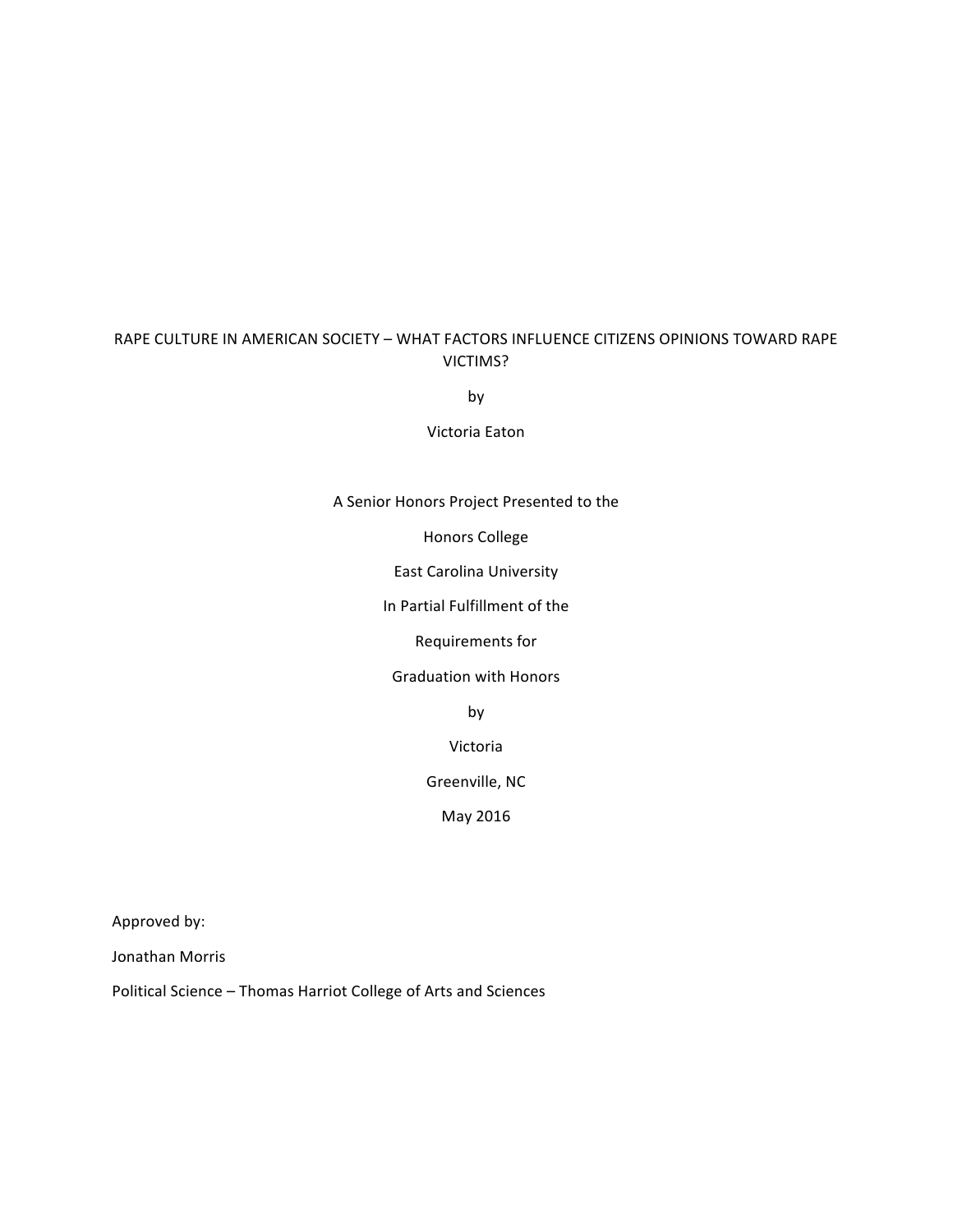### **Introduction**

In the United States, sexual assault is an often discussed aspect of life on college campuses, particularly with the presentation of the Safe Campus Act of 2015, which prohibits university investigation of reported sexual assaults unless the victim also files a report with police. The Act was introduced when the National Panhellenic Council (NPC), the governing body of all Panhellenic sororities, expressed concern for the safety of their members on college campuses. NPC aided in the drafting and proposal of the Act and spent over \$200,000 lobbying its support for the legislation. Many sororities have individually withdrawn their support in conflict with NPC, including Alpha Phi, Phi Mu, Alpha Gamma Delta, Alpha Chi Omega, Delta Phi Epsilon, Gamma Phi Beta, Sigma Delta Tau and Delta Gamma (Kingkade 2015).

While this legislation is meant to further protect students, some question whether it will actually hinder the process of justice for victims of sexual assault. This new law could lead to rape victims seeing their assailant in living spaces and classes, as the university would not be able to take action without involvement from law enforcement (Kingkade 2015). Often victims of sex crimes are reluctant to report their incidents to authorities for fear of facing persecution by juries. About one in eight women are raped and the percentage of case dismissals due to victim withdrawal is 51 percent for rape, compared to 47 percent for robbery and 64 percent for nonsexual assault (Flowers 2006).

Victim withdrawal from prosecution has been linked to the notion of victim-blaming in American society (Hocket et al. 2015). Research has shown that the victim is often questioned about what he/she was wearing; how much he/she has had to drink; whether or not he/she was alone, and several other incriminating, victim-blaming pieces of evidence (Vonderhaar and Carmody 2015). Scholars have done extensive research in this field, but a majority of studies are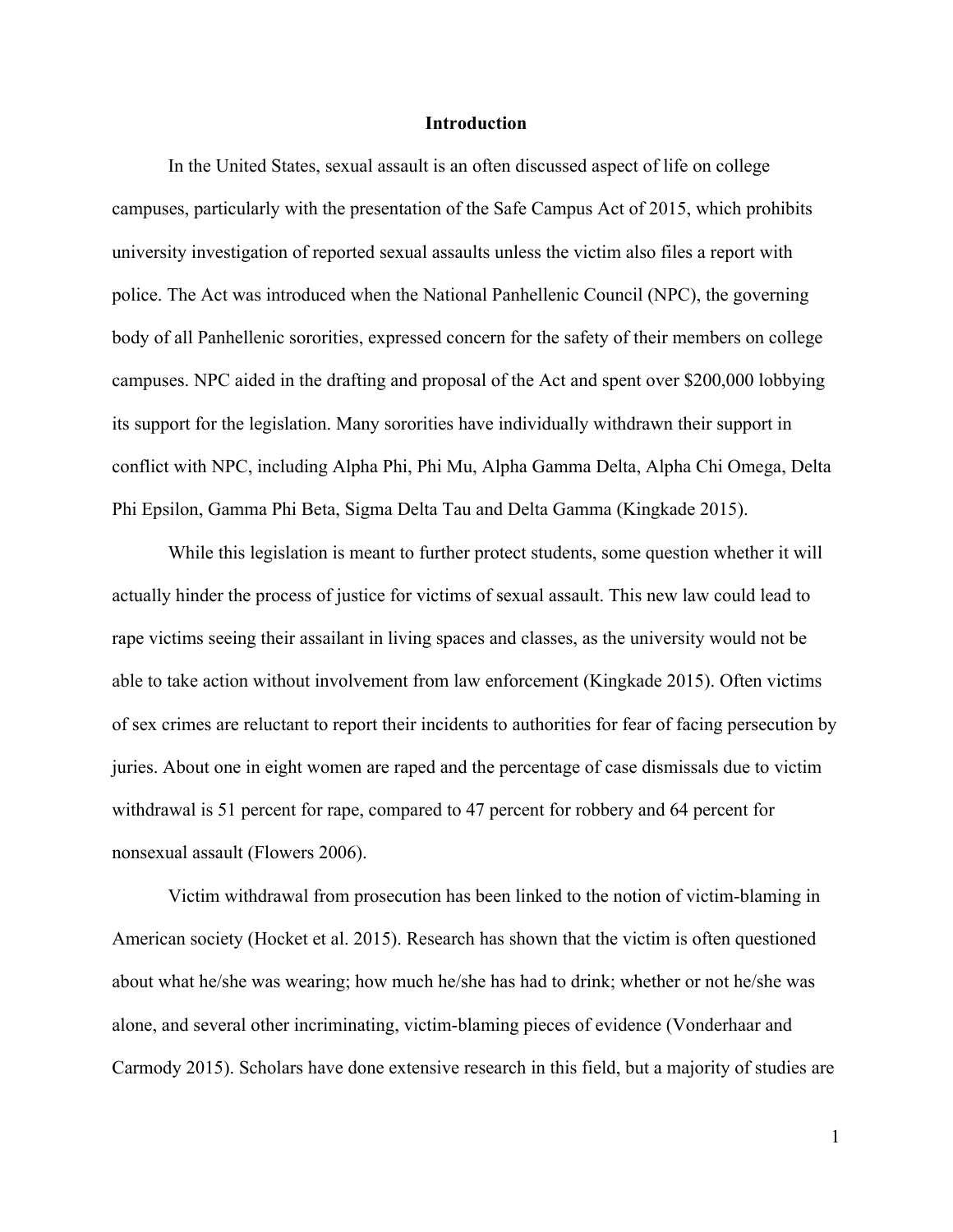done in the context of university culture. This study is intended as an analysis of public opinion. The purpose of this study is to examine victim blaming inside and outside of the university culture and draw comparisons between victim blaming among young college students and the rest of America.

### **Literature Review**

Forced sex (rape) is defined as "any type of vaginal, oral, or anal penetration or intercourse in situations against your will. It also includes situations where you were unable to give consent for any reason, such as age, drugs, alcohol, sleep or mental disability. (Basile et al. 2007)." With this understanding of the definition of rape, one must consider the definition of rape culture. In a rape culture, citizens believe that rape is an inevitable part of life and that it is solely their own responsibility to protect themselves from it (Yost and Zurbriggen 2006). Studies on rape culture contend that victims are subjected to implications of blame for their own assaults, rather than responsibility being placed on their attackers (Hayes et al. 2013, Suarez and Gadalla 2010, Vonderhaar and Carmody 2015). It is socially implied that the personal characteristics of a victim, such as their clothing, profession, social standing or alcohol consumption, implicates them in their own violation (Suarez and Gadalla 2010).

These ideas of victim responsibility are proliferated by media, and sources such as television and newspapers enforce ideas of victim responsibility and reduce citizens' empathy toward those who have been victims of sexual violence. (Kahlor and Eastin 2011). News media tends to use two different scenarios to report on rape, both of which enforce harmful rape myths among the general public. The first is the use of monster imagery to describe rapists and the "pure white virgin" stigma of victims. That is to say that rapists are men with the inability to control their urges, so they attack unsuspecting, wholesome women to fulfill their desires. These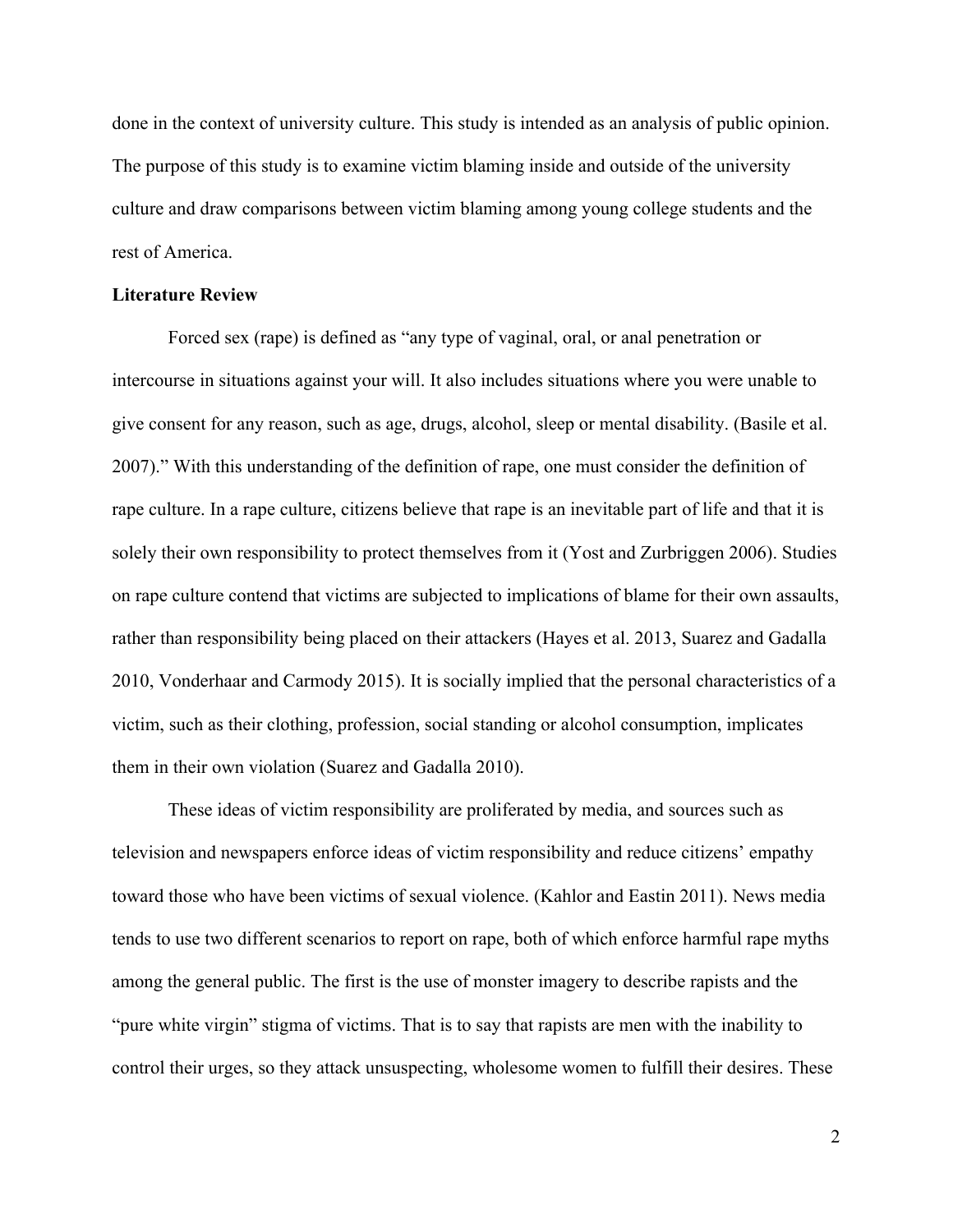cases are seen as the only true instances of rape. This is inaccurate because the majority of cases show the victim knows their attacker and that it is a situation of coercion, not violence (Bureau of Justice Statistics 2015). The second, more common, imagery used depicts victims as promiscuous women who invite rape. These portrayals can be harmful when rape cases involve individuals who subscribe to a rape culture mentality, such as jurors, attorneys and judges (O'Hara 2012). The most common rape myth proliferated by journalistic outlets is the idea that the alleged victim lied (Franiuk et al. 2008). Some reasons that victims are thought to lie about their assaults are for attention, revenge, personal gain or out of shame for sexual decisions they made and regret (Vonderhaar and Carmody 2015). This is particularly the case when the accused perpetrator has some notability, such as a politician or celebrity (Franiuk et al. 2008).

One of the most prominent places dealing with rape culture is university campuses. One in four women on a college campus in the United States have claimed to have experienced rape, but did not report it due to avoidance of court (Aronowitz et al. 2012). There are several theories as to why the university setting breeds rape culture – alcohol, drugs, experimentation and age group. All of these elements of the typical university setting contribute to the societal idea of victim blaming (Hocket et al. 2015).

The opposing argument is that rapists cause rape and nothing else. This is the argument that feminism and many scholars agree should be prevailing in society to end rape culture (Edwards et al. 2011). Scholars adhering to this argument differentiate between the ethical and legal responsibility of victims. It is acknowledged that victims are morally responsible for protecting themselves and that prevention methods are essential for self-preservation. However, in a legal sense, the only individual responsible for the sex crime being tried is the perpetrator – if proven guilty (Hayes et al. 2013).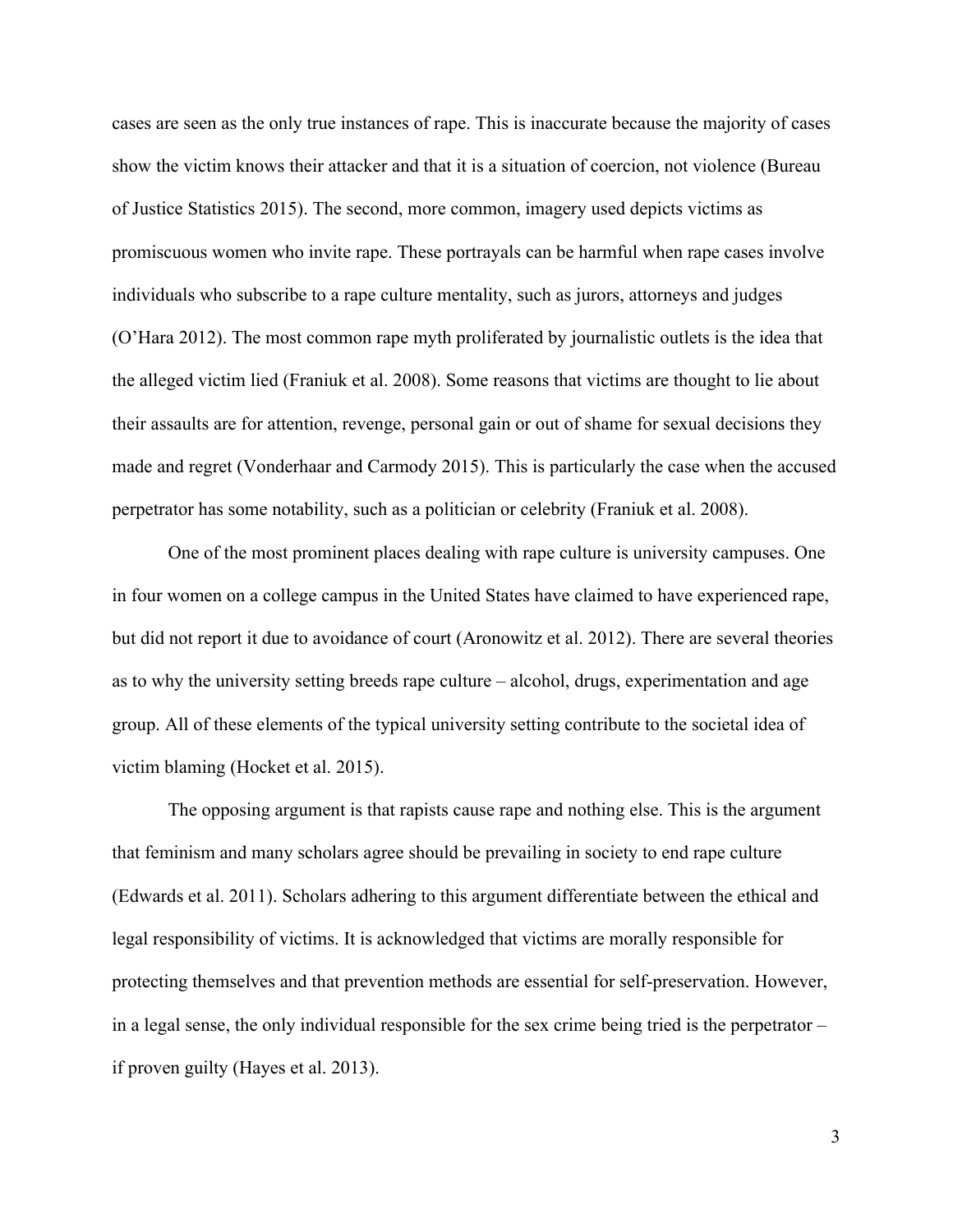One of the main issues in rape culture is the dichotomy in societal gender roles which begin to be reinforced during development social conditioning. In parental conversations with children, female children are told to protect themselves from males, to dress modestly, to maintain their alcohol intake and to not walk alone at night (Osman 2011). Male children are not given this conversation in the same context. Instead of discussing consent and respect, young men are given social cues such as the idea that "boys will be boys" and that revealing clothing and intoxication allow men to inflict sexual assault without blame (Weiss 2009). While this is the social norm, feminist scholars conclude that it is insulting to assume that men cannot control their primal urges (Klaw et al. 2005).

Two groups of women in society are seen as unable to be raped – prostitutes and wives – for two different reasons. There are religious groups that enforce the idea that wives are required to be subservient to their husbands, and therefore are required to be sexual available to the men they married, according to scripture (Edwards et al. 2011). These religious roots have penetrated general social stigma about married couples and particularly married women. Research among college students found "31 (percent) of men and 19 (percent) of women indicated that a husband having sex without his wife's consent does not constitute rape and only 15 (percent) of the population believed that boyfriends and husbands *could* rape their partners" (Edwards et al. 2011, p. 763). In recent United States history, husbands who raped their wives were exempt from legal repercussions. This is due to the interpretation of the legal language of marriage licenses that states a wife has legally consented to sexual activity with her husband. Also, prostitutes are seen as individuals who invite sexual assault into their lives because of their "choice" in profession. Prostitutions myths have progressively normalized violence against women (Franklin and Menaker 2015). Citizens in Franklin and Menaker's study (2015) reported the lines between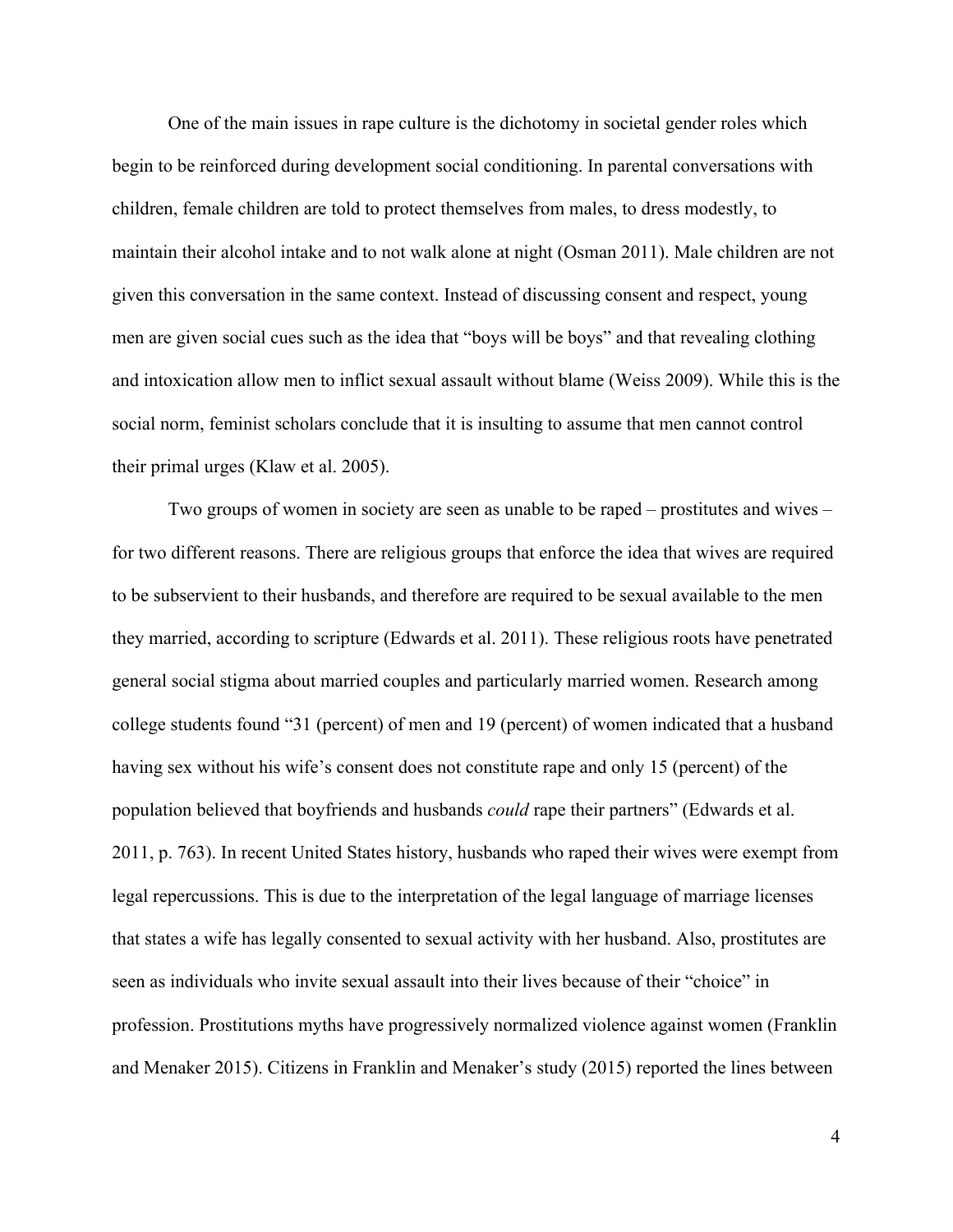rape and standard risks of a profession of this nature being blurred. Two opinions were reported by participants: a prostitute that reports a sex crime against her may be doing so to protect herself from arrest and frame a client; or a client may have been entitled to further sexual acts with the prostitute as it is her job to provide them.

While victim blaming has been explored and discussed in the literature, there has not been a comprehensive study that compares victim blaming on college campuses versus the larger population. What factors contribute to victim blaming? Which people buy into rape culture and to what degree? Several studies rely on college students to make generalizations to the population (Vonderhaar and Carmody 2015 and Yost and Zurbriggen 2006). While victimblaming on college campuses merits more empirical examination, the data need to be compared data on victim blaming in general society. Conducting the study in this manner will allow the opportunity to draw conclusions about rape culture in the United States, versus the college campus.

Additionally, the link between political ideology, party identification, political participation, and frequency of victim-blaming has been understudied. While research has linked increased liberal ideology to support for women's rights in general (Holbert et al. 2003), and the rejection of the larger notion of "rape myths," (Kahlor and Morrison 2007), there has not been a direct examination of ideology and victim blaming.

#### **Hypotheses**

 $H<sub>1</sub>$ : Males blame rape victims more than people of other genders.

Discussions about sexual activity for young men exclude consent and responsibility and this understanding carries into adulthood. Also, social norms that influence sexually active males say that they have a certain entitlement to sex. Therefore, men will be less sympathetic toward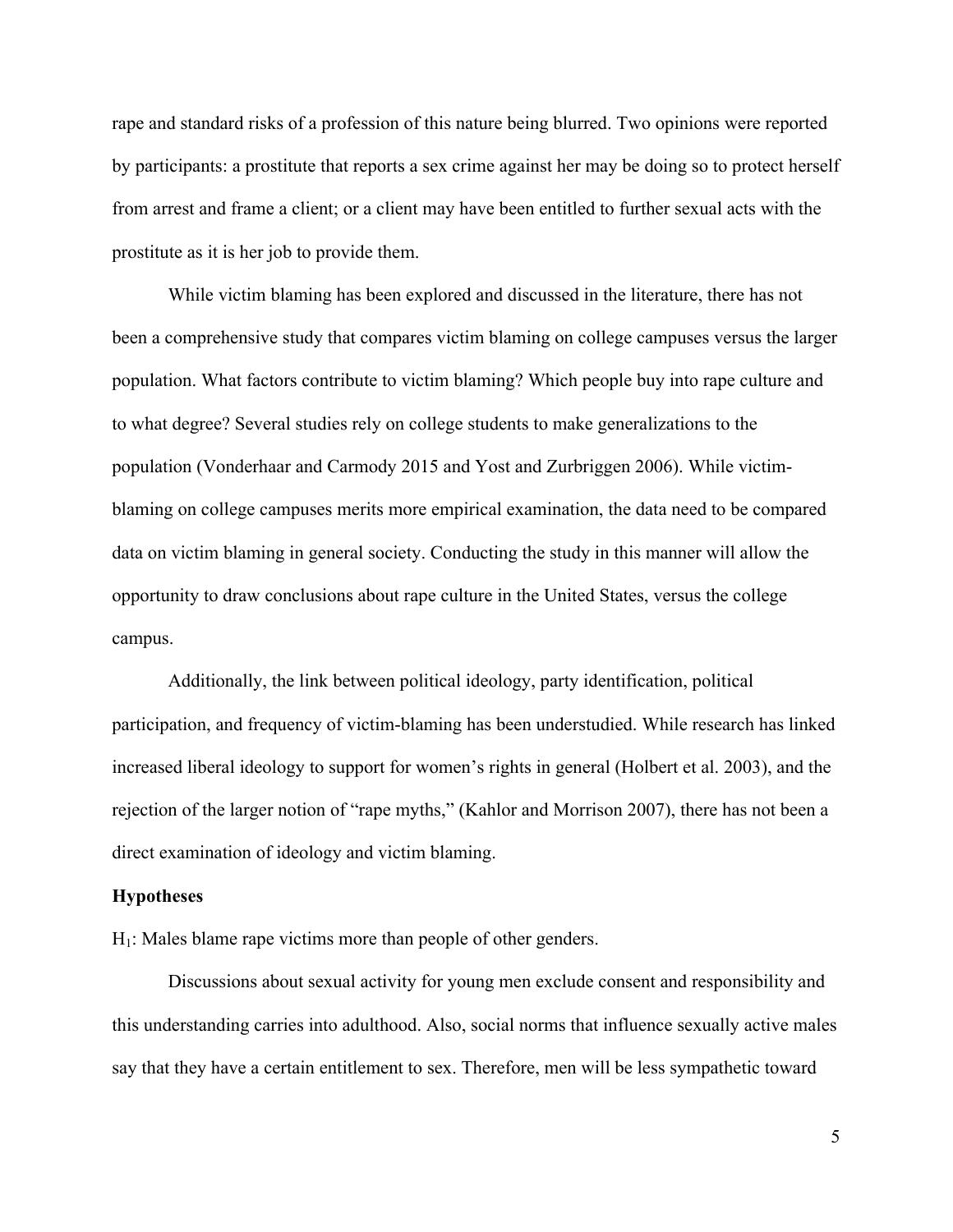victims, adhere to rape myths and blame victims for their choices (Aronowitz et. al. 2012 and Weiss 2009).

H2: Older people blame rape victims more than younger people.

Research shows that as citizens get older, they become more individualistic. Therefore, older people have more conservative ideologies. As conservative members of society, older people would not adhere to the feminist argument of responsibility that places legal blame on rapists, as conservatives do not tend to agree with feminism. Concluding, older people are more likely to consider factors such as intoxication and clothing choice when discussing victimization (Erikson and Tedin 2016).

H3: Straight people blame rape victims more than people of other sexualities.

People of other sexualities are often subjects of persecution for things they cannot control, both legally and socially. They also may feel they have not been treated fairly in the justice system due to their sexualities. Because of this, they are more sympathetic toward rape victims due to a perceived shared experience (Hutchinson 2013).

H4: As conservative ideology increases, so does the tendency to engage in victim-blaming.

Studies tend to link political liberalism with greater empathy toward women's rights in general. Therefore, liberals are more likely to support the feminist argument of responsibility that places legal blame solely on the rapist (Rokeach 2016 and Flanigan and Zingale 2015).  $H<sub>5</sub>$ : Republicans will blame rape victims more than Democrats

Republicans tend to adhere generally to conservative ideology. Therefore, they are not likely to empathize with political liberalism which actively discusses and provides support for women's rights. Additionally, this lack of adherence to liberal ideology will lead Republicans to reject the feminist argument of responsibility (Rokeach 2016 and Flanigan and Zingale 2015).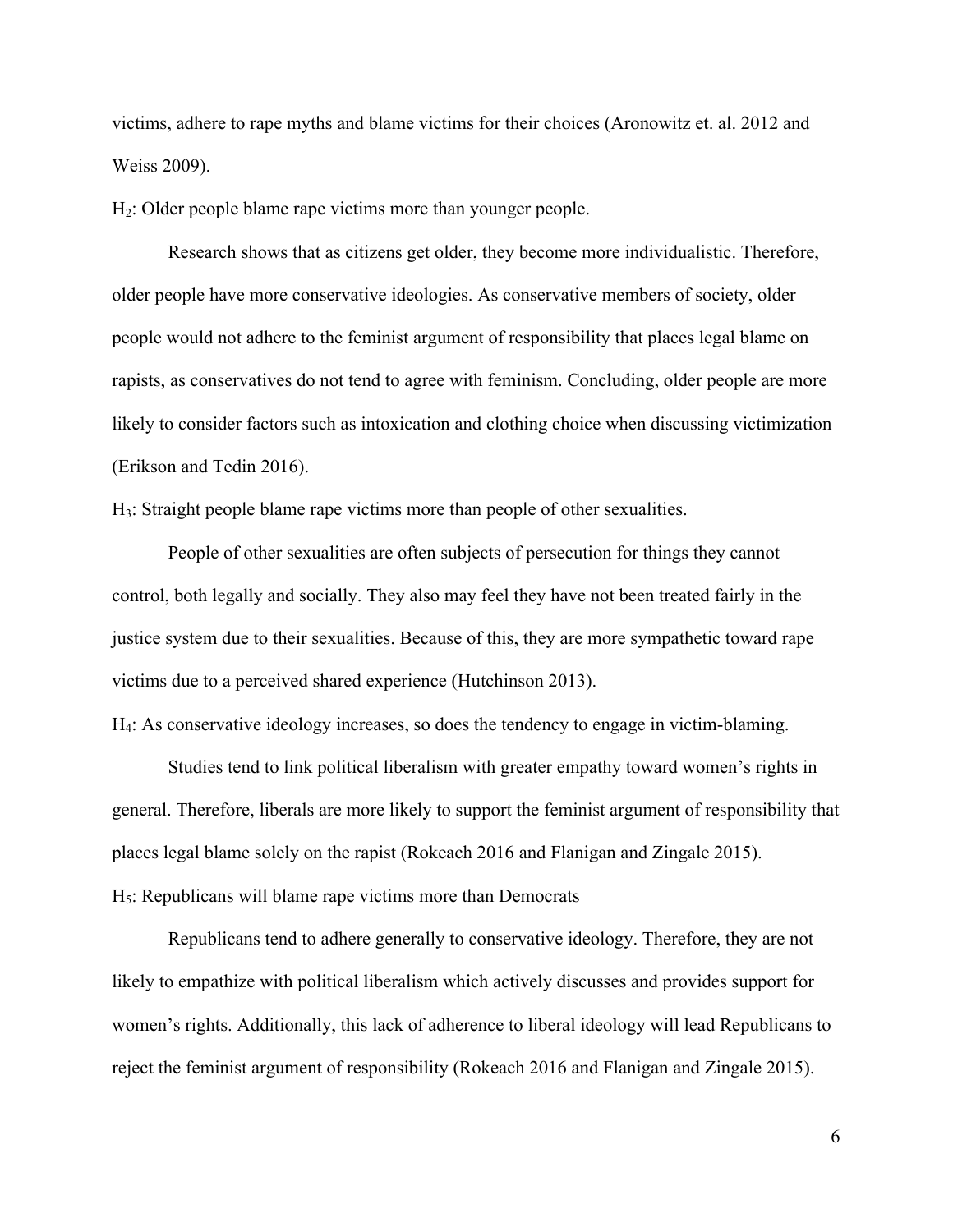H6: College students will be less likely to engage in victim-blaming than those not in college.

College students have been more exposed and sensitized to the notion of victim-blaming than those who are not in college. Plus, the student population tends to be more liberal than those who do not attend college (Pike 2005).

## **Research Design**

The following study was conducted by distributing a cross-section survey<sup>\*</sup> through online mediums approved by East Carolina University's IRB. Two samples were collected: East Carolina University students and the United States adult population. East Carolina University students included sample populations from Political Science 1010 classes (with some receiving extra credit), ECUs Honors College and Kappa Delta Sorority (both on a volunteer basis). These methods of distribution are the university survey system called ECUQualtrics, and Amazon's Mechanical Turk, a paid survey distributor. This medium has been shown to provide the most valid general sample (Berinsky et al. 2012). These data were analyzed through multivariate regression analysis. The independent variables are gender, sexuality, age, political ideology and whether the participant is a college student. The dependent variable is degree of victim blaming.

\* See Appendix A for survey.

## **Methodology**

The dependent variable is the tendency to victim blame. This variable is measured on a composite scale calculated by the responses to questions 10 through 30 of the survey in Appendix A, with the exclusion of question 27. The scale reflects a low score represents a lesser tendency to victim blame and a high score represents a great tendency to victim blame. The lowest score of this data set is 23 and the highest is 81.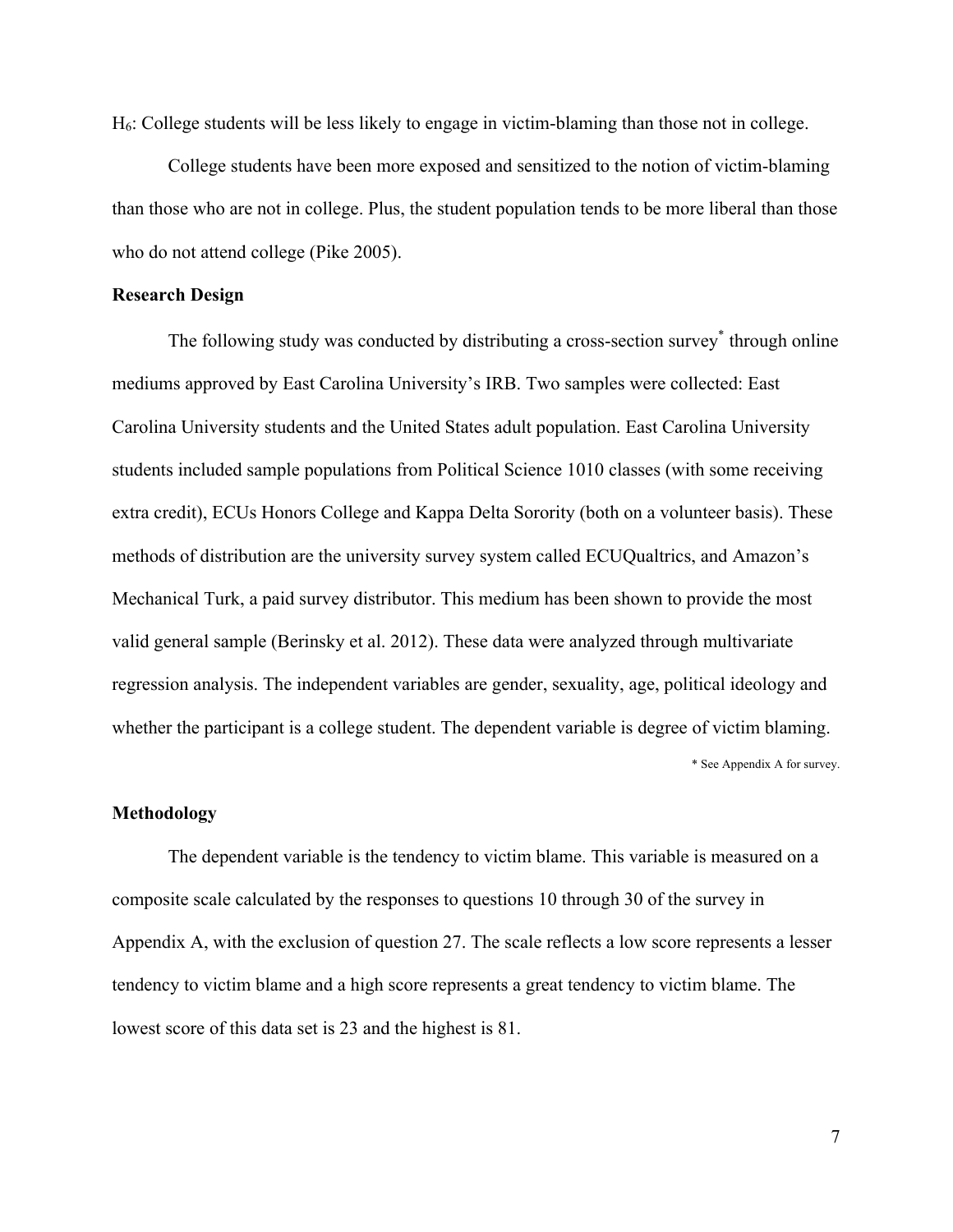#### **Histogram 1**



Histogram 1 shows the distribution of responses on a normal curve, the mean score being 46.67 with a standard deviation of 10.321. It is important to note that none of the participants were completely without some degree of victim blaming (obtained a score of zero). The variable n=593 indicates the sample size, meaning there were 593 total participants obtained through Amazon MTurk and ECUQualtrics.

The independent variables are gender, age, political ideology, sexuality and whether or not a respondent is an East Carolina University student. It is predicted that the tendency to victim blame will vary within each variable\* .

\*See Appendix B for variable measurements and coding

# **Results**

### *Descriptive Statistics*

The populations in this sample are best described through percentages. The sample reflects 55.5 percent not-male and 44.5 percent male; 7.9 percent homosexual and 92.1 percent heterosexual; 39.6 percent ECU students and 60.4 percent Amazon MTurk participants. Tables 1,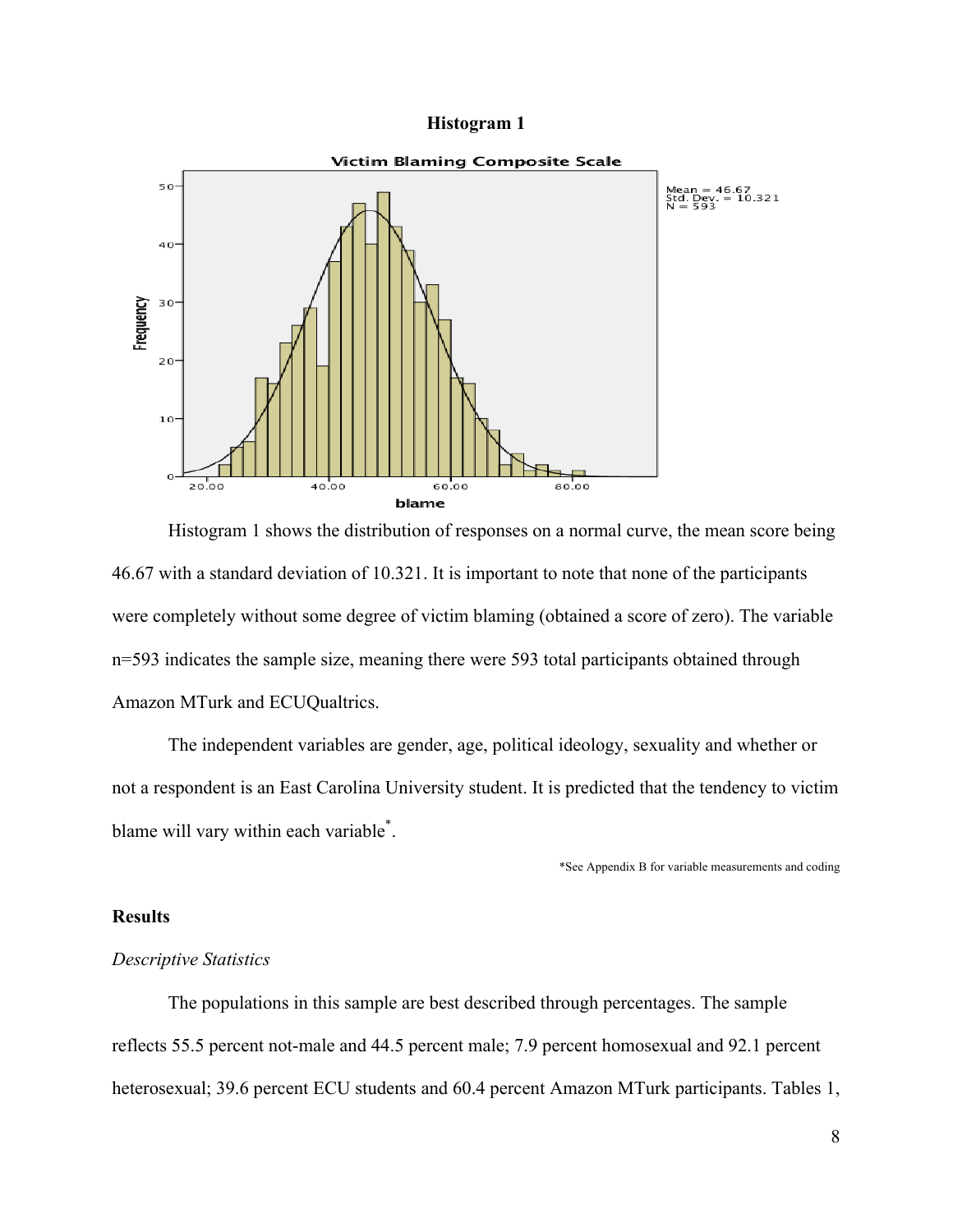2, 3 and 4 show the descriptive statistics for the variables age, ideology, college education and party identification, as they are not binomial variables.

| Table 1               |         |  |
|-----------------------|---------|--|
| Age                   | Percent |  |
| 17-24 years old       | 47      |  |
| 25-29 years old       | 14.5    |  |
| 30-35 years old       | 13      |  |
| 36-40 years old       | 7.6     |  |
| 41-50 years old       | 6.9     |  |
| 51-60 years old       | 7.8     |  |
| 61 years old or older | 32      |  |

| m<br>ш |  |
|--------|--|
|--------|--|

| <b>Ideology</b>   | Percent |
|-------------------|---------|
| Very liberal      | 13.5    |
| Liberal           | 24.6    |
| Moderate          | 44.2    |
| Conservative      | 12.1    |
| Very conservative | 5.6     |

| anı<br>re |  |
|-----------|--|
|-----------|--|

| <b>Education</b>                               | Percent |
|------------------------------------------------|---------|
| High school or less                            | 10.3    |
| Some college                                   | 15.1    |
| Associate's degree                             | 6.3     |
| Bachelor's degree                              | 39      |
| Master's degree                                | 7       |
| Professional /vocational                       | .6      |
| Doctorate                                      | 13      |
| Currently enrolled in an undergraduate program | 18.4    |
| Currently enrolled in a graduate program       | 2       |

| ۱<br>Π<br>Ш |  |
|-------------|--|
|-------------|--|

| <b>Party Identification</b>    | Percent |
|--------------------------------|---------|
| Republican                     | 25.1    |
| Independent leaning Republican | 93      |
| Independent/don't know/other   | 12.5    |
| Independent leaning Democrat   | 13.7    |
| Democrat                       | 39.5    |

The univariate results demonstrate several interesting findings. First and foremost, the data indicate that 18.9 percent of the sample, or about one in five people, were victims of sexual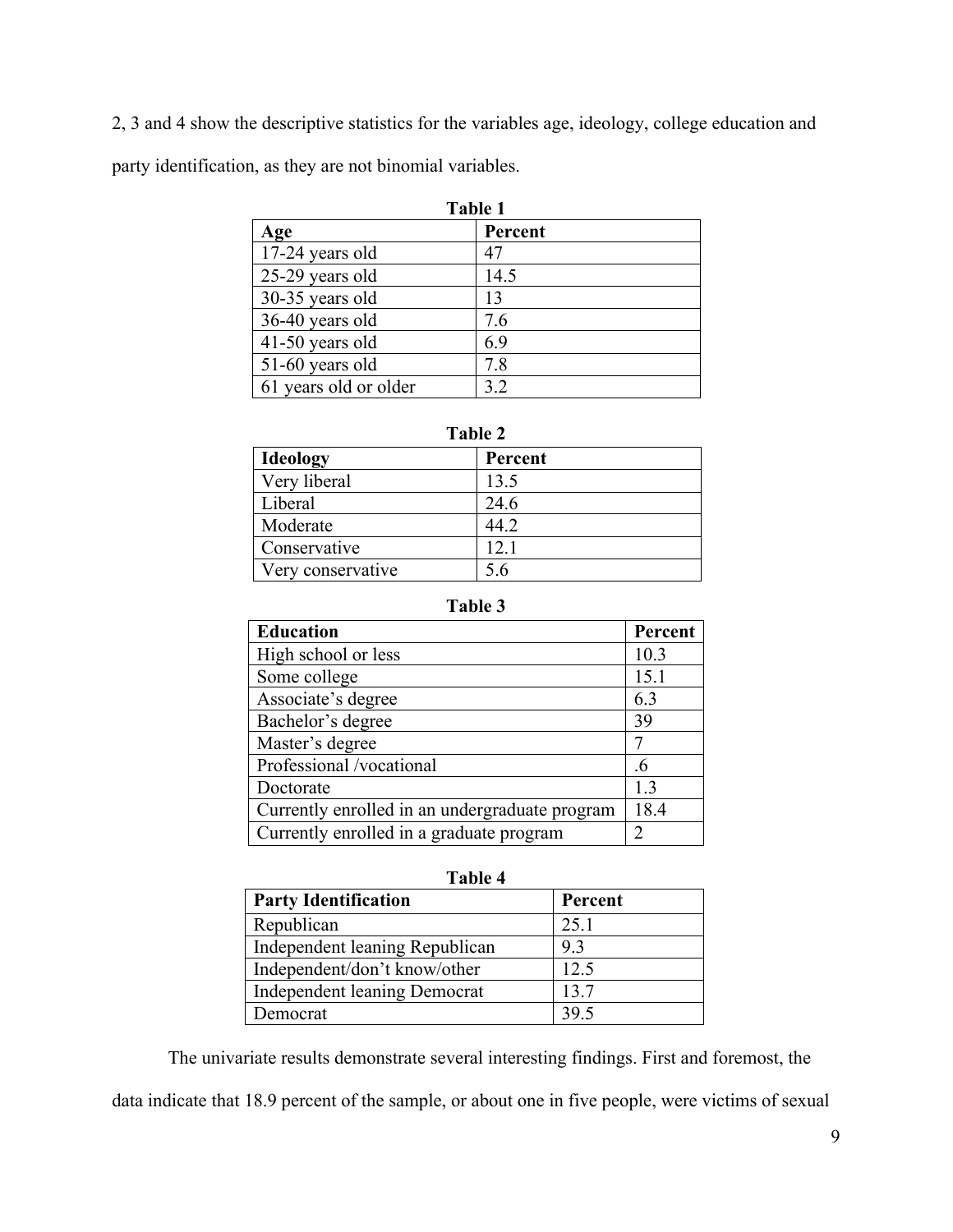assault in their lives. This is in standing with the national statistic that about one in five percent of Americans are victims of sexual assault (Bureau of Justice Statistics 2015).

| Table 5                  |                          |  |
|--------------------------|--------------------------|--|
| Demographic              | <b>Percent Assaulted</b> |  |
| Female                   | 29.1                     |  |
| Male                     | 6.4                      |  |
| Heterosexual             | 17.4                     |  |
| Not Heterosexual         | 35.6                     |  |
| <b>ECU</b> Students      | 16.5                     |  |
| <b>General Americans</b> | 20.5                     |  |
| All participants         | 18.9                     |  |

National statistics show that one in four women is a victim of sexual assault (Bureau of Justice Statistics 2015). Table 5 shows that approximately one in three (29.1 percent) of the participants who do not identify as male in this sample indicated they were victims. This may have to do with the fact that this sample is relatively young and sexual assault is more prevalent among younger populations. When observing age, 61.5 percent of participants were between the ages of 17 and 29, meaning the majority of the sample was under 30 years old. Though Table 4 displays 6.4 percent of men in this sample indicated they were victims of an assault (3.4 percent higher than the national average, U.S. Department of Health and Human Services 2013), 23.1 percent of those male victims were homosexual.

| Table 6                  |                               |
|--------------------------|-------------------------------|
| Demographic              | <b>Percent Knows a Victim</b> |
| Female                   | 63.2                          |
| Male                     | 47                            |
| Heterosexual             | 72.3                          |
| Not Heterosexual         | 54.6                          |
| <b>ECU</b> Students      | 51.7                          |
| <b>General Americans</b> | 62.6                          |
| All participants         | 56                            |

Of the whole sample, 56 percent know a victim of sexual assault. In relation to this variable, Table 6 shows 51.7 percent of ECU student participants know a victim of sexual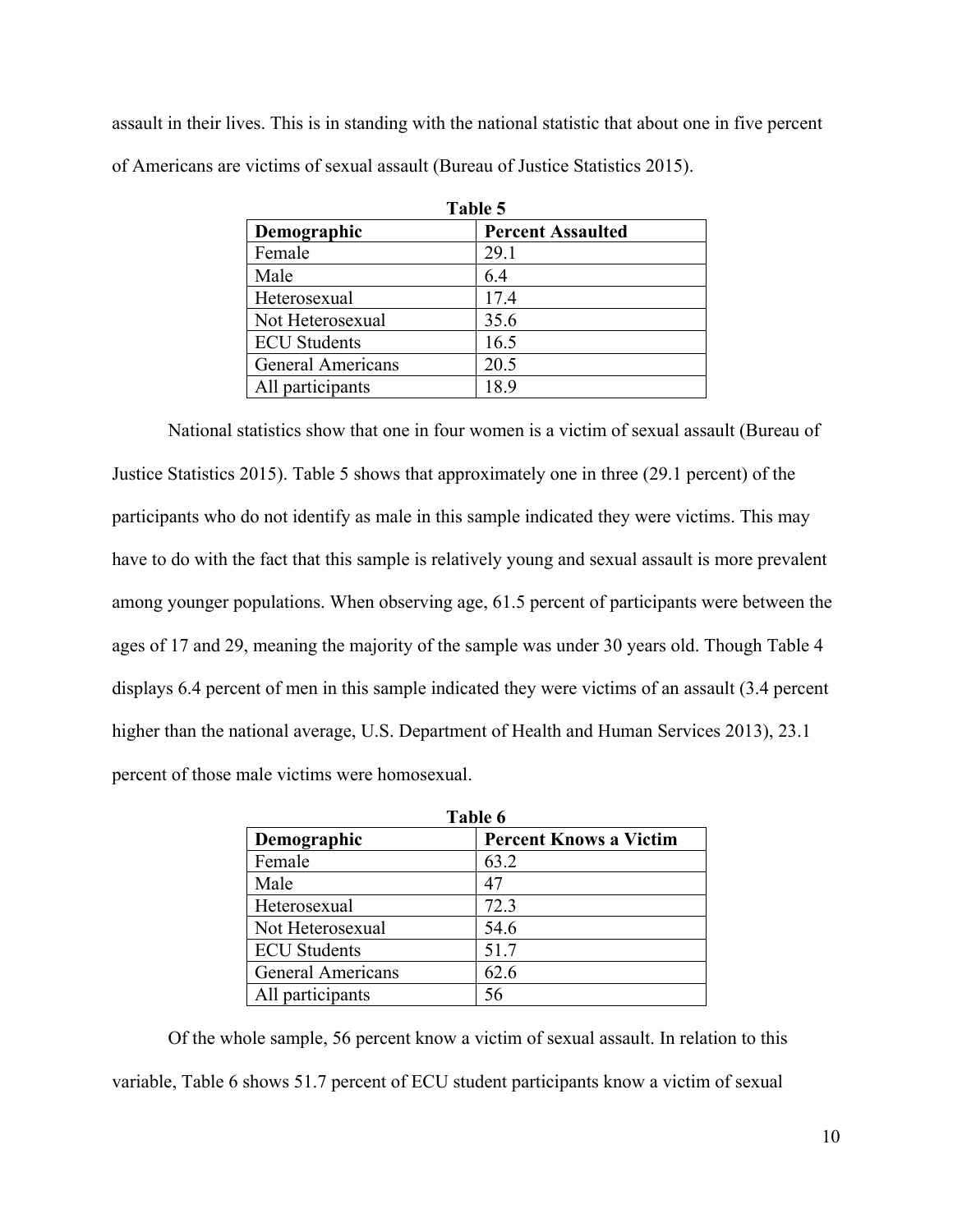assault. Table 6 also shows that the percent of Amazon Mechanical Turk participants who know a victim is 62.6 percent, which is higher than ECU. This may be due to the fact that many of those MTurk participants are also university students and/or have completed a Bachelor's degree fairly recently, based on the ages and college education displayed in Tables 1 and 3.

To summarize, high percentages of university students know victims of sexual assault, on ECU's campus and others. Also, 72.3 percent of non-heterosexual participants know a victim of sexual assault. These numbers indicate that all of the non-heterosexual participants have some kind of relationship with sexual assault, whether they are victims or they know a victim. It is also important to note that 63.2 percent of those who do not identify as a man know a victim of sexual assault. These data are in concordance with the claim that sexual assault and rape are, in large part, issues that disproportionally affect non-male, non-heterosexual populations.

*Analysis* 

| Variable             | Coefficient | <b>Standard Error</b> | p-value |
|----------------------|-------------|-----------------------|---------|
| Male                 | 6.609       | .825                  | .000    |
| Political Ideology   | 2.350       | .533                  | .000    |
| Party Identification | $-.481$     | .356                  | .177    |
| Heterosexual         | 4.097       | 1.473                 | .006    |
| Age                  | $-.579$     | .263                  | .027    |
| Education            | $-412$      | .184                  | .025    |
| <b>ECU</b> student   | $-2.659$    | 1.107                 | .017    |
| Constant             | 39.164      | 2.973                 | .000    |
| Adjusted $R^2$       | .244        |                       |         |
| N                    | 593         |                       |         |

**Table 7**  $\overline{\phantom{a}}$  -iss so Victim Blaming\*

*\*Note: The dependent variable of the victim blaming scale is a composite of responses to answers 10-30 with the exclusion of question 27 in the survey found in Appendix A. The scale reflects that a low score indicates less victim blaming and a high score reflects more victim blaming.* 

The results displayed in Table 7 indicate some significant findings on the topic of rape

culture. For instance, compared to participants who don't identify as male, males have a higher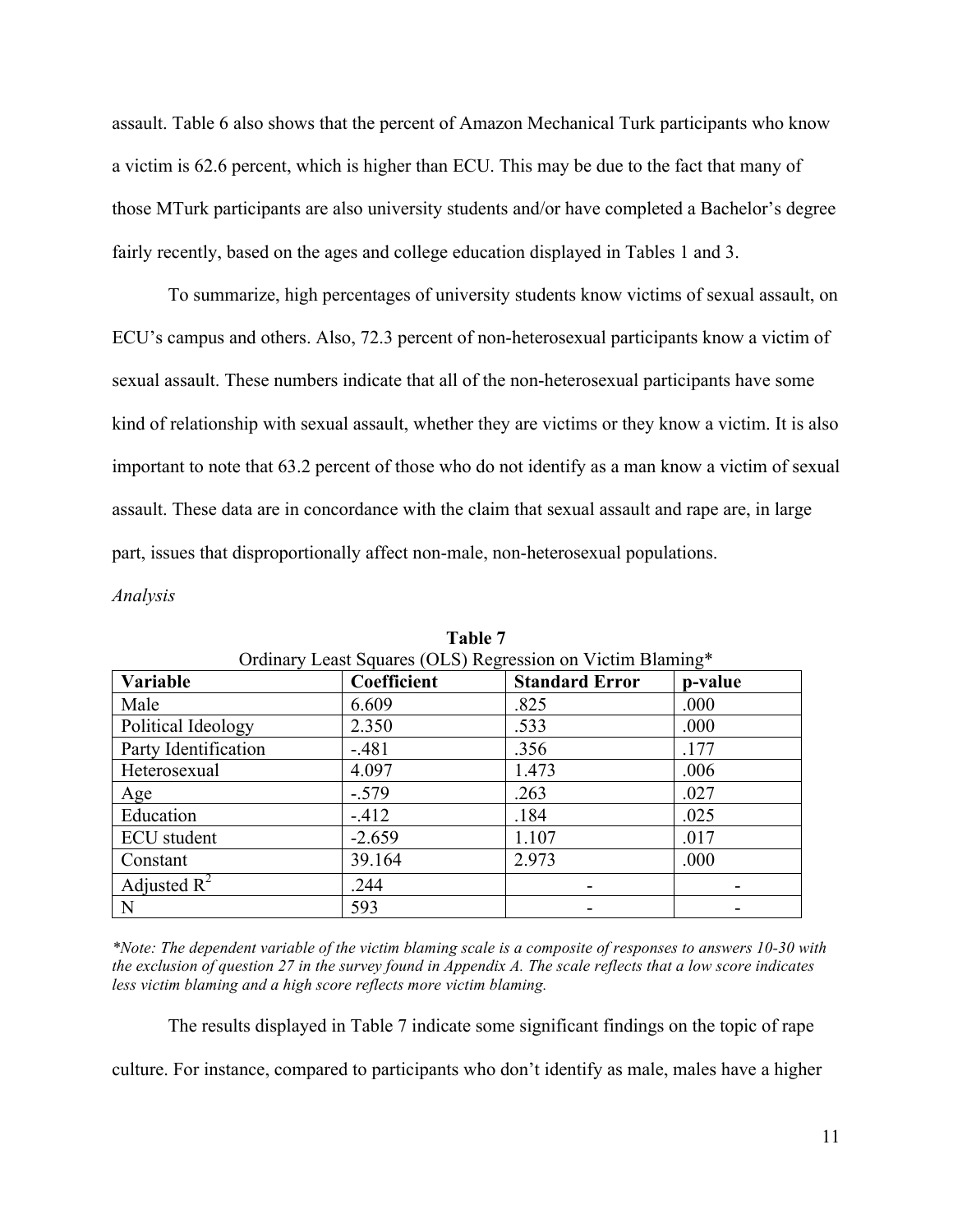tendency to blame rape victims ( $X = 6.609$ ,  $p < .000$ ), confirming predictions in hypothesis one. These findings give merit to the theoretical justification of this hypothesis, which says that men do not receive the same conversation as others when discussing consent and sexual entitlement.

Compared to those who do not identify as straight (gay, bi, etc.), heterosexuals have a higher tendency to blame rape victims  $(X = 4.097, p < .006)$ . This confirms hypothesis three. While it also gives merit to the theoretical justification provided, stating that non-straight individuals feels a shared experience, but it may also shed light on another issue, which is that homosexuals are disproportionately targeted as victims, so they therefore are more likely to sympathize (Burt and Lesley 2008).

As age increases, the tendency to victim blame decreases. That is, younger people blame rape victims more than older people  $(X = -.579, p < .027)$ . These findings contradict the second hypothesis, which predicts that victim blaming will increase with age. This also contradicts literature findings that support hypothesis two. Further study is necessary to determine the cause for this opposition, but it may be due to limitations in this study which will be discussed further in a following section.

Compared to the American public, ECU students have a lower tendency to blame rape victims ( $X = -2.659$ ,  $p < .017$ ). Also, more educated people tended to blame rape victims less than others ( $X = -0.412$ ,  $p < 0.025$ ). This confirms the final hypothesis that college students blame rape victims less than those who are not attending or have not attended college. This may be due to liberal ideology, or due to the prevalence of sexual assault on college campuses. However, this contradicts the variable analysis of age, because younger people typically attend universities. It may be speculated that these opposing findings occurred due to the limitations in this study involving age.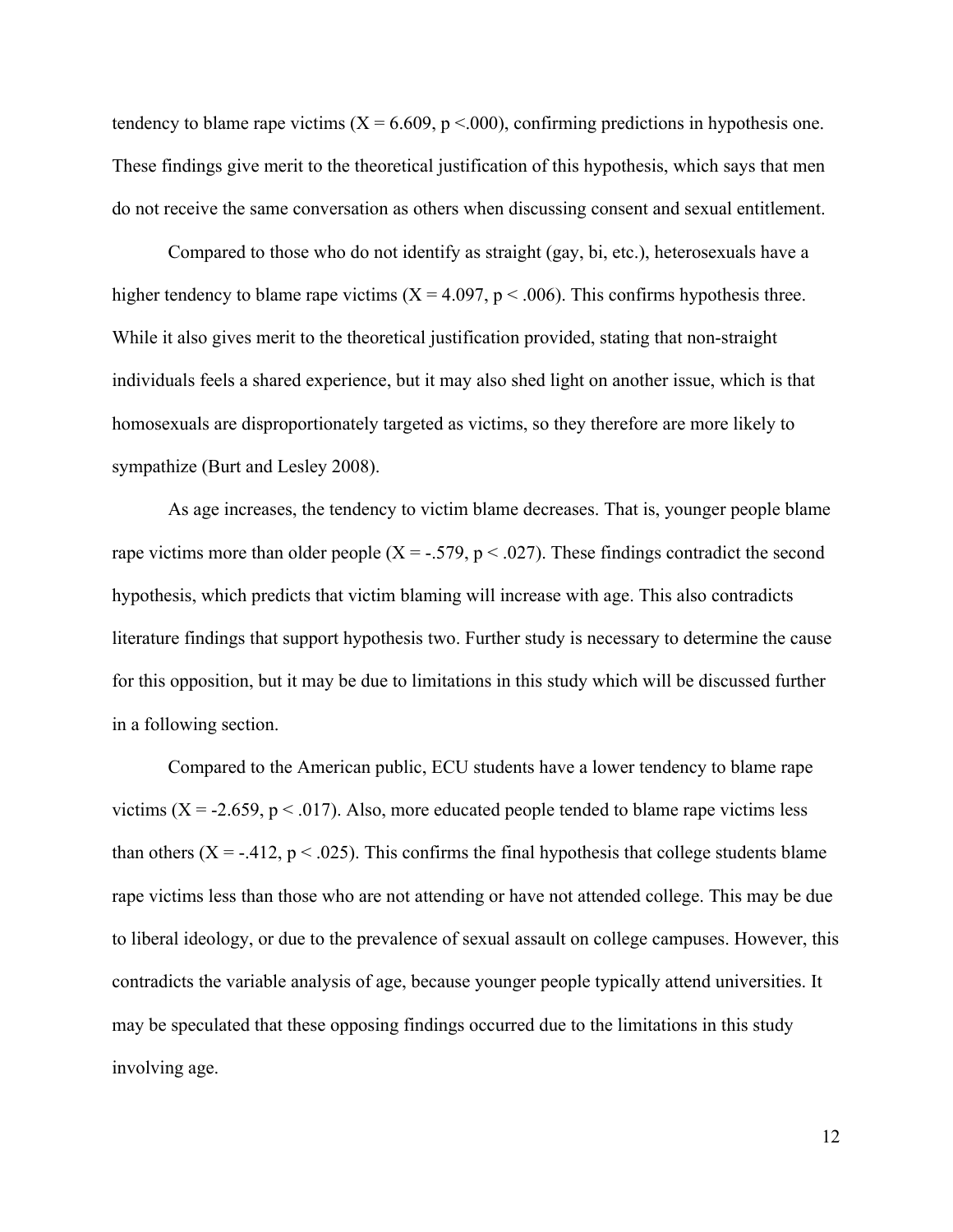These data also show that as one gets more conservative, so does the tendency to victim blame ( $X = 2.350$ ,  $p < .000$ ). This confirms the fourth hypothesis and supports the claim justifying the hypothesis, that conservatives are less likely to adhere to feminist ideology that solely blames the victim. Given the significance of this variable, it is fair to say that ideology greatly affects one's tendency to victim blame and merits further exploration. In conjunction with this variable, as participants lean more towards the Democratic party, the less likely they are to blame rape victims  $(X = -1481, p < 177)$ . However, hypothesis five is rejected due to the significance level. Since the p value is not less than .05, this variable does not have a substantial influence on the tendency to victim blame. This is most likely due to the fact that political party and political ideology are not mutually exclusive (Flanigan and Zingale 2015). Liberalism and conservatism have fluctuated over time between the parties and members of each party have varying adherence to several ideologies, including but not limited to liberalism and conservatism. Therefore, there are Republicans who may be somewhat liberal and Democrats who may be somewhat conservative (Erikson and Tedin 2016), meaning that individuals may or may not support feminist ideology and women's rights regardless of their political party. To summarize, ideology has a much greater influence than political party affiliation.

One fourth of the variation in the tendency to victim blame can be explained by these factors (24.4 percent), which is a large relative percentage. Though these numbers do not indicate causation, they support the theoretical justifications and observations made in other literature, provided in previous sections. It can then be inferred that the concerns researchers and advocates share in regards to the prevalence of sexual assault are, in fact, factually present and are in need of further discussion in contexts of objective research and statistics.

## *Limitations*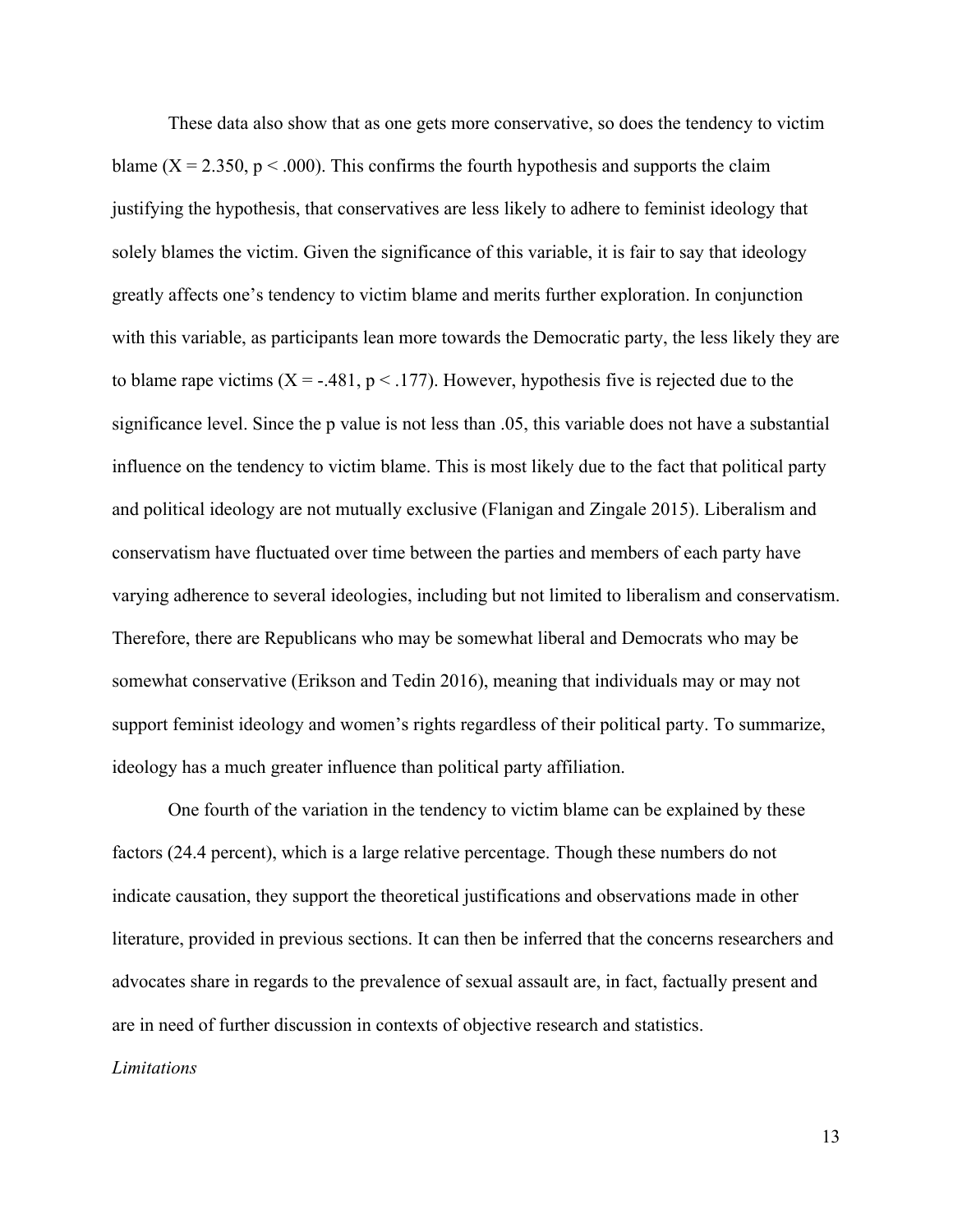As with any research design, there are some limitations to this sample. On the whole, these participants are relatively homogenous within certain demographics. Race is unable to be discussed because 80 percent of the sample indicated that they are white. The majority of the sample is also relatively young. Therefore, the coefficient for the variation in tendency to victim blame for people of different ages may be conflated. Younger people may blame victims more in this sample simply because the respondents were mostly young people. Also, most of the sample is university educated or currently enrolled. The results for age and education may also conflict with each other in this sample due to the high number of young participants, meaning that there is a larger distribution of education levels among young participants. That is to say that just because one is young, does not mean they are educated. This population's similarity in age and education may also explain the slightly higher variation in sexuality of this sample compared to national averages, as well as the lower variation in political ideology. A larger, more varied sample would reflect even more accurate analysis.

# **Conclusion**

These data show that social conditioning, demographical information and political efficacy have some influence on citizens' opinions toward victims of rape. What is important to gain from analysis like this is the gravity of these influences on politics. Political ideology is the number on influence on citizens when determining who to vote for (Mani 2007). Policy decisions being made for rape prevention, protection and prosecution by legislators are ultimately being made by the voters that elect them. Based on this study, though it simply indicates an association, more conservative voters have a tendency to victim blame, and therefore may be likely to vote on other issues of importance rather than sexual assault. This may lead to lack of protection and prevention for victims. Further exploration of voter behavior and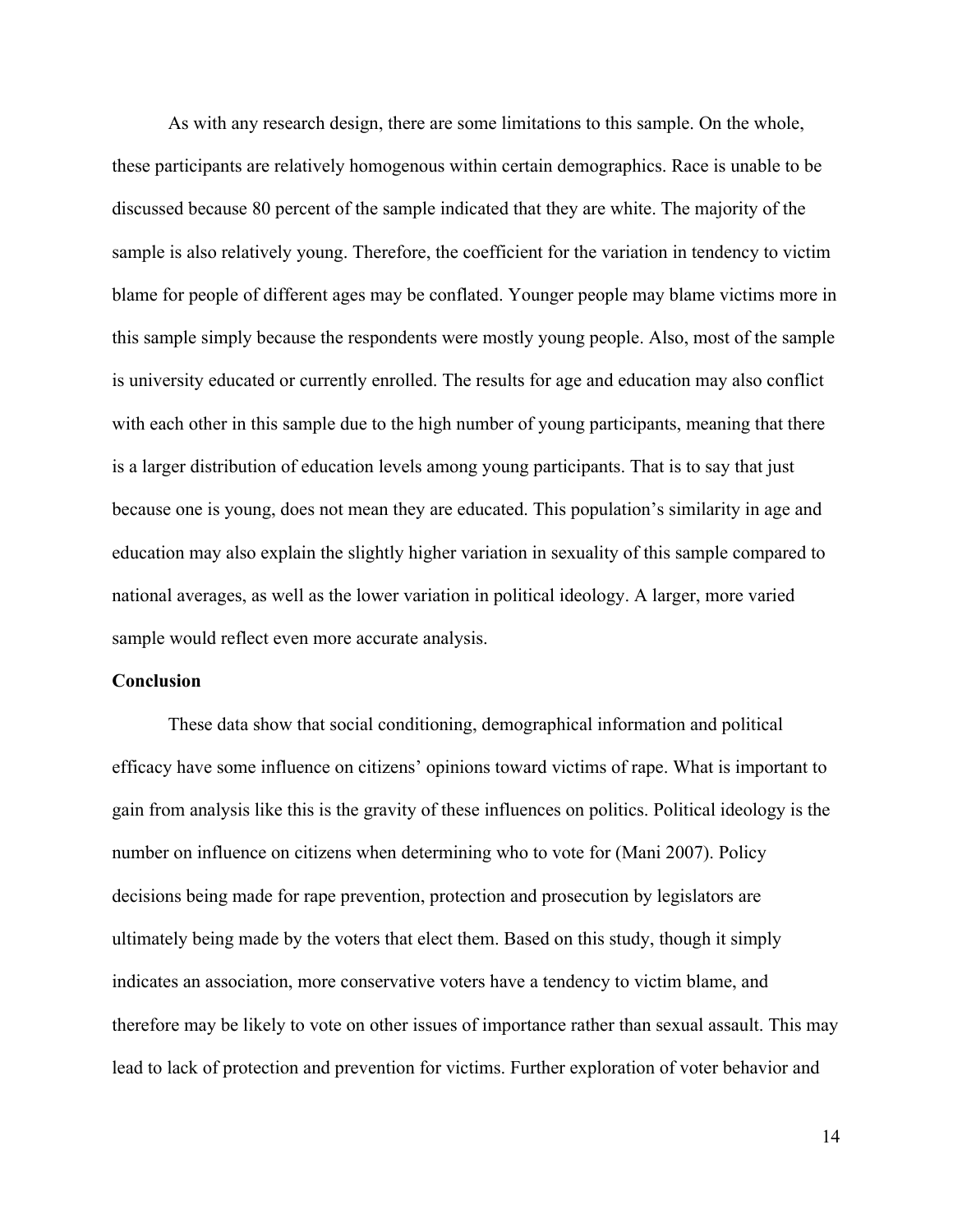political ideology linked to victim blaming will be beneficial for determining the atmosphere surrounding this delicate issue.

What these numbers mean for victims and perpetrators of sexual assault is that there is a lack of education regarding this topic. While universities make it their priority to address sexual assault on their campuses through many different mediums, such as freshman orientation and defense/prevention classes and lectures, they fail to address the prevalence of rape culture in their communities. Conversations surrounding rape center on the responsibility of the victim to protect themselves, just like the conversation in general society. An objective of prevention universities should be taking is providing comprehensive education about what rape is and can be. As mentioned in several sections of this paper, citizens are undereducated about what rape typically looks like. It is not the "monster ideology" where the attacker is an unknown assailant in an ally. It is typically someone the victim knows and it is often a situation involving alcohol, guilting and coercion, leading to legal responsibility being partially placed on victims (Yost 2006). Those who have a tendency to blame may not fully understand that the arguments claiming sole responsibility to the perpetrator are not ideological, but based on statistical research (Bureau of Justice Statistics 2015, Burt and Lesley 2008, Edwards et al. 2011, Hayes 2013, Klaw et al. 2005, Suarez and Gadalla 2010, U.S. Department of Health and Human Services 2013, Vonderhaar and Carmody 2015).

Further exploration of victim-blaming and its links to political ideology and party identification such as this are imperative to the strength of advocacy centers and educational organizations geared toward victim rehabilitation and future rape prevention. Though it is a difficult topic to analyze and discuss, for fear of subjectivity and accusations of conflicted interest, these studies provide the strength and empirical backing of the programs these entities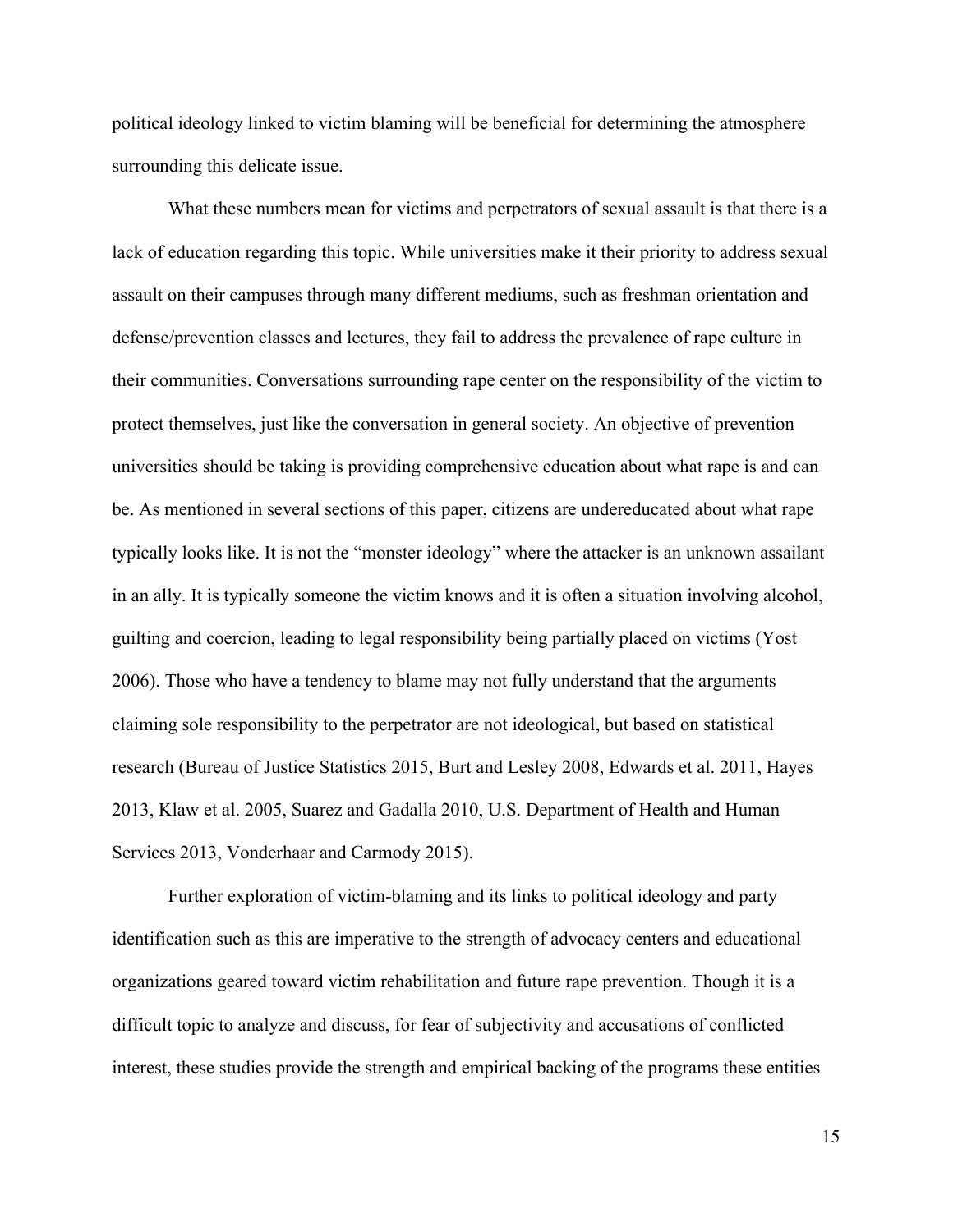wish to install. Some recommendations for the furtherance of this study are to expand sample size to create a more well-rounded population to test and to narrow the focus to party identification, political ideology and level of political involvement. By focusing on these variables, voter behavior may be predicted and education programs geared toward voters can be instituted with merit. Then, public opinion will encourage legislators to make responsible policy decisions regarding rape and other forms of sexual assault.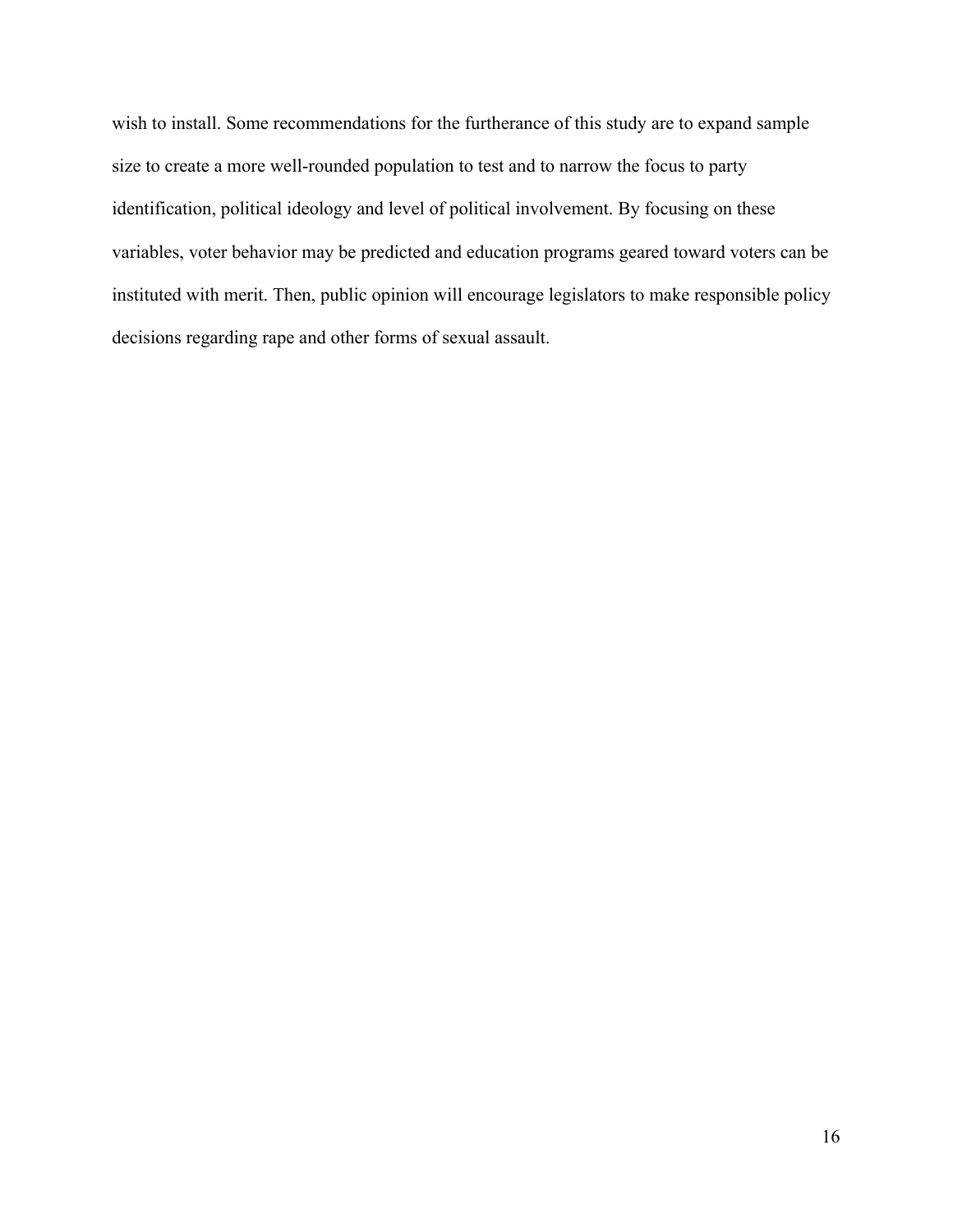#### **Works Cited**

- Aronowitz, T., Lambert, C. A., and Davidoff, S. 2012. "The role of rape myth acceptance in the social norms regarding sexual behavior among college students." *Journal of Community Health Nursing*, 29, 173-182.
- Basile, Kathleen C., Chen, Jieru, Black, Michele C., and Saltzman, L. E. 2007. "Prevalence and Characteristics of Sexual Violence Victimization Among U.S. Adults, 2001- 2003." *Violence and Victims*, 22(4), 437-448.
- Berinsky, Adam J. Gregory A. Huber and Gabriel S. Lenz. 2012. "Evaluating Online Labor Markets for Experimental Research: Amazon.com's Mechanical Turk." *Political Analysis*, 20, 351-368.
- Bureau of Justice Statistics, Office of Justice Programs, Department of Justice. 2015. Campus Law Enforcement, 2011-2012.
- Burt, Darren L., and DeMello, Lesley R. 2008. "Attribution of Rape Blame as a Function of Victim Gender and Sexuality, and Perceived Similarity to the Victim." Journal of Homosexuality, 43(2), 39-57.
- Edwards, Katie M., Jessica A. Turchik, Christina M. Dardis, Nicole Reynolds and Christine A. Gidyez. 2011. "Rape Myths: History, Individual and Institutional-Level Presence, and Implications for Change." *Sex Roles*, 65, 761-773.
- Erikson, Robert S. and Kent L. Tedin. 2016. *American Public Opinion: Its Origins, Content and Impact.* New York, NY: Taylor & Francis.
- Flanigan, William H. and Nancy H. Zingale. 2015. *Political Behavior of the American Electorate.* USA: CQ Press, a trademark of Congressional Quarterly Inc.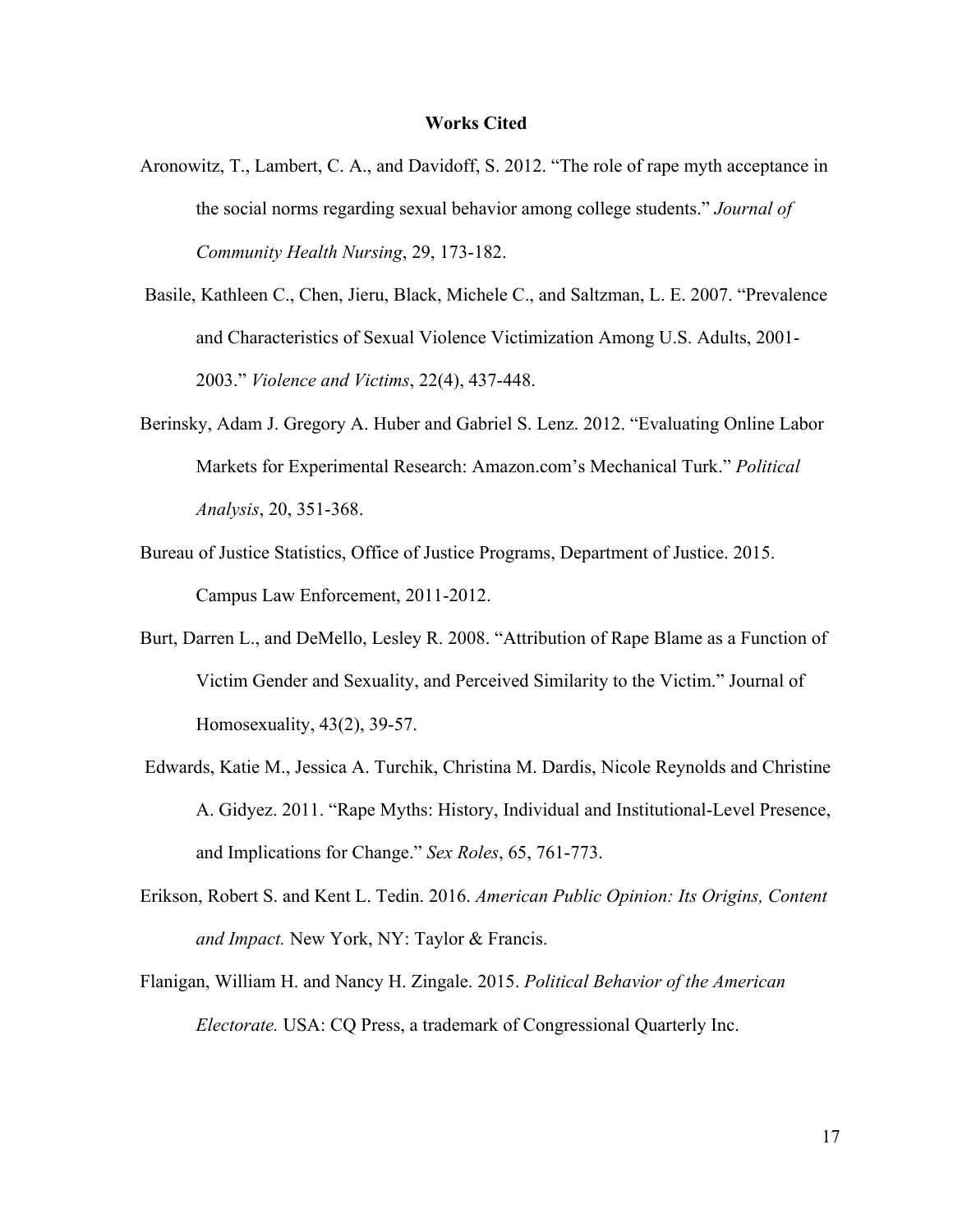- Flowers, Ronald B. 2006*. Sex Crimes: Perpetrators, Predators, Prostitutes, and Victims*. Springfield, IL: Charles C. Thomas.
- Franklin, Cortney A and Tasha A. Menaker. 2015. "The Impact of Observer Characteristics on Blame Assessments of Prostituted Female Youth." *Feminist Criminology*, 10(2), 140-164.
- Franiuk, Renae, Jennifer L. Seefelt, Sandly L. Cepress and Joseph A. Vandello. 2008. "Prevalence and Effects of Rape Myths in Print Journalism: The Kobe Bryant Case." *Violence Against Women,* 14(3), 287-300.
- Hayes, R. M., Lorenz, K., and Bell, K. A. 2013. "Victim blaming others: Rape myth acceptance and just world belief." *Feminist Criminology*, 8, 202-220.
- Hocket, Jericho M, Donald A. Saucier and Caitlyn Badke. 2015. "Rape Myths, Rape Scripts, and Common Rape Experiences of College Women: Differences in Perceptions of Women Who Have Been Raped." *Violence Against Women*, 1-17.
- Holbert, R. Lance, Dhavan V. Shan and Nojin Kwak. 2003. "Political Implications of Prime-Time Drama and Sitcom Use: Genres of Representation and Opinions Concerning Women's Rights." *Journal of Communication*, 45-60.
- Hutchinson, Darren Lenard. 2013. "'Not Without Political Power': Gays and Lesbians, Equal Protection, and the Suspect Class Doctrine." *Alabama Law Review*, 65, 1-75.
- Kahlor, LeeAnn and Dan Morrison. 2007. "Television Viewing and Rape Myth Acceptance among College Women." *Sex Roles*, 56, 729-739.
- Kahlor, LeeAnn and Matthew S. Eastin. 2011. "Television's Role in the Culture of Violence toward Women: A Study of Television Viewing and the Cultivation of Rape Myth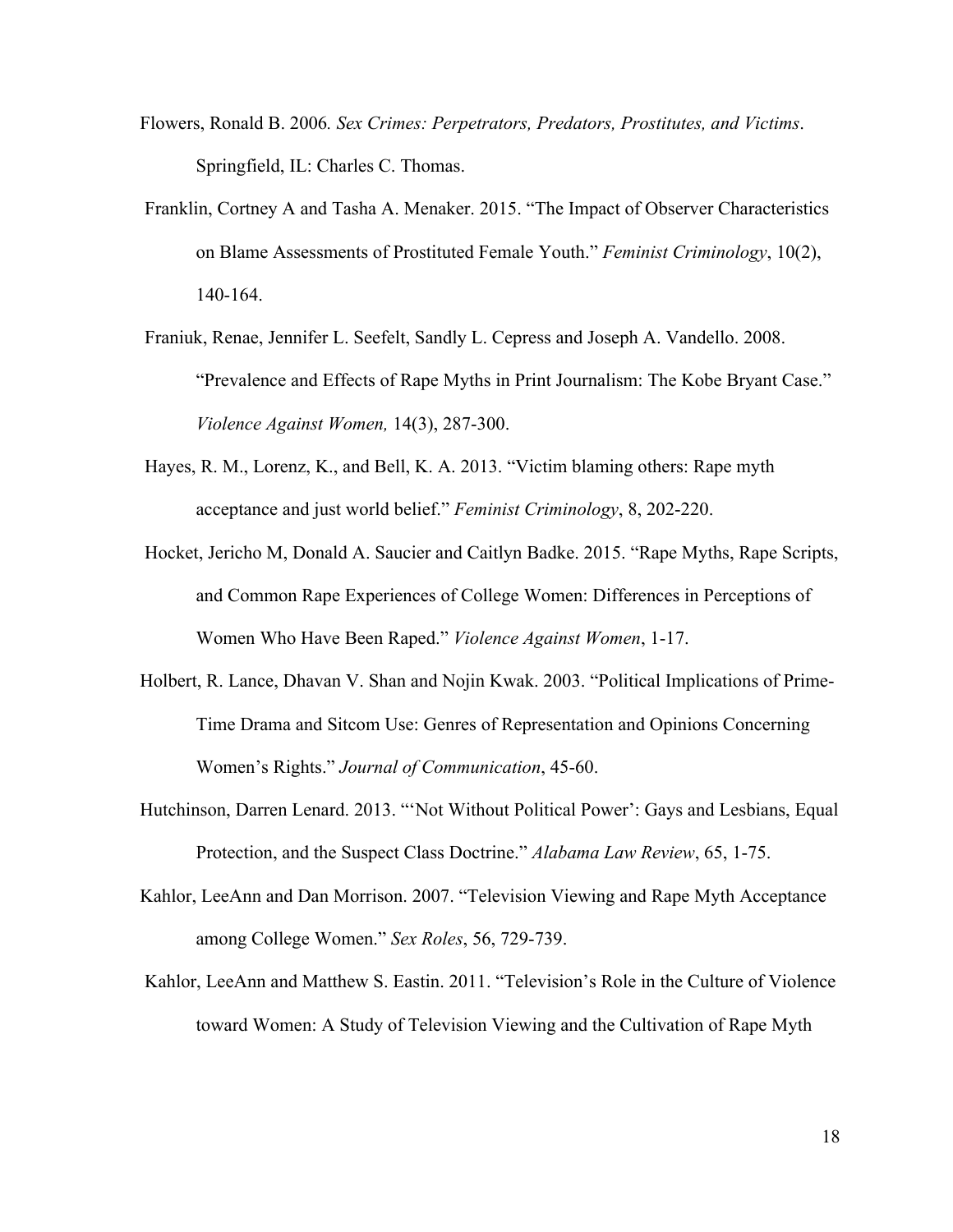Acceptance in the United States." *Journal of Broadcasting & Electronic Media*, 55(2), 215-231.

Kingkade, Tyler. 2015. "Several Sororities Back Away from Safe Campus Act." *Huffington Post: Breaking the Silence – Addressing Sexual Assault on Campus.* 

Klaw, Elena L., Lonsway, Kimberly A., Berg, Dianne R., Waldo, Craig R., Kothani, Chevon, Mazurek, Christopher J., et al. 2005. "Challenging Rape Culture: Awareness, Emotion and Action through Campus Acquaintance Rape Education." *Women & Therapy*, 28(2), 47- 63.

- Mani, Bonnie G. 2007. *Women, Power and Political Change.* Lanham, MD: Lexington Books.
- O'Hara, Shannon. 2012. "Monsters, playboys, virgins and whores: Rape myths in the news media's coverage of sexual violence." *Language and Literature*, 21(3), 247-259.
- Osman, Suzanne L. 2011. "Predicting Rape Empathy Based on Victim, Perpetrator, and Participant Gender, and History of Sexual Aggression." *Sex Roles*, 64, 506-515.
- Pike, Gary R. and George D. Kuh. 2005. "First- and Second-Generation College Students: A Comparison of Their Engagement and Intellectual Development." *The Journal of Higher Education,* 76(11), 276-300.
- Rokeach, Milton. "The Role of Values in Public Opinion Research." *Public Opinion Quarterly,* 32(4), 547-559.
- Suarez, Eliana and Tahany M. Gadalla. 2010. "Stop Blaming the Victim: A Meta-Analysis on Rape Myths." *Journal of Interpersonal Violence,* 25(11), 2010-2035.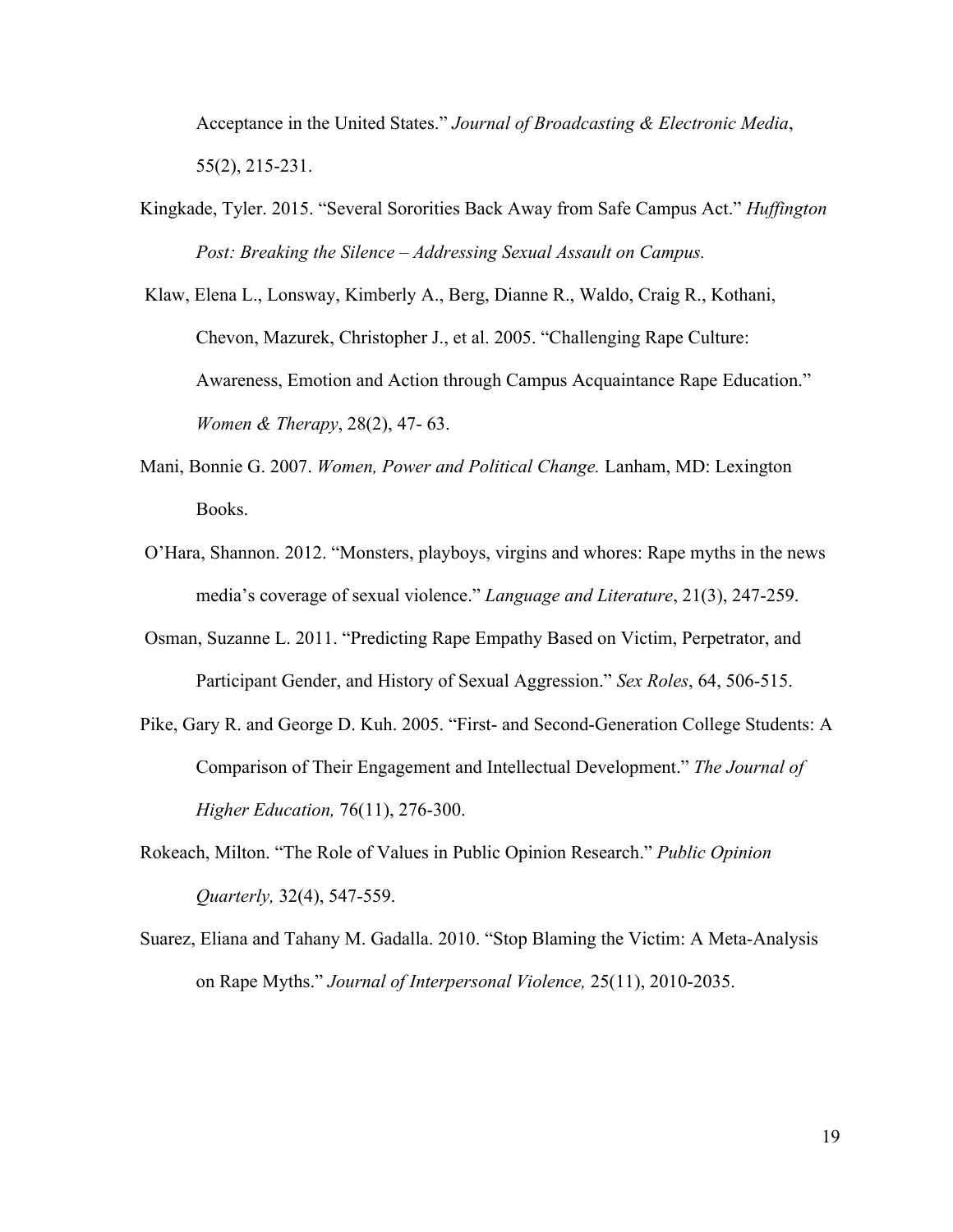- U.S. Department of Health and Human Services, Administration for Children and Families, Administration on Children, Youth and Families, Children's Bureau. 2013. Child Maltreatment Survey 2013.
- Vonderhaar, Rebecca L. and Dianne Cyr Carmody. 2015. "There Are No 'Innocent Victims': The Influence of Just World Beliefs and Prior Victimization on Rape Myth Acceptance." *Journal of Interpersonal Violence,* 30(10), 1615-1632.
- Weiss, K. G. 2009. "'Boys will be boys' and other gendered accounts: An exploration of victims' excuses and justifications of unwanted sexual contact and coercion." *Violence Against Women,* 15, 810-834.
- Yost, M. R., and Zurbriggen, E. L. 2006. "Gender differences in the enactment of sociosexuality: An examination of implicit social motives, sexual fantasies, coercive sexual attitudes, and aggressive sexual behavior." *Journal of Sex Research*, 43, 163-173.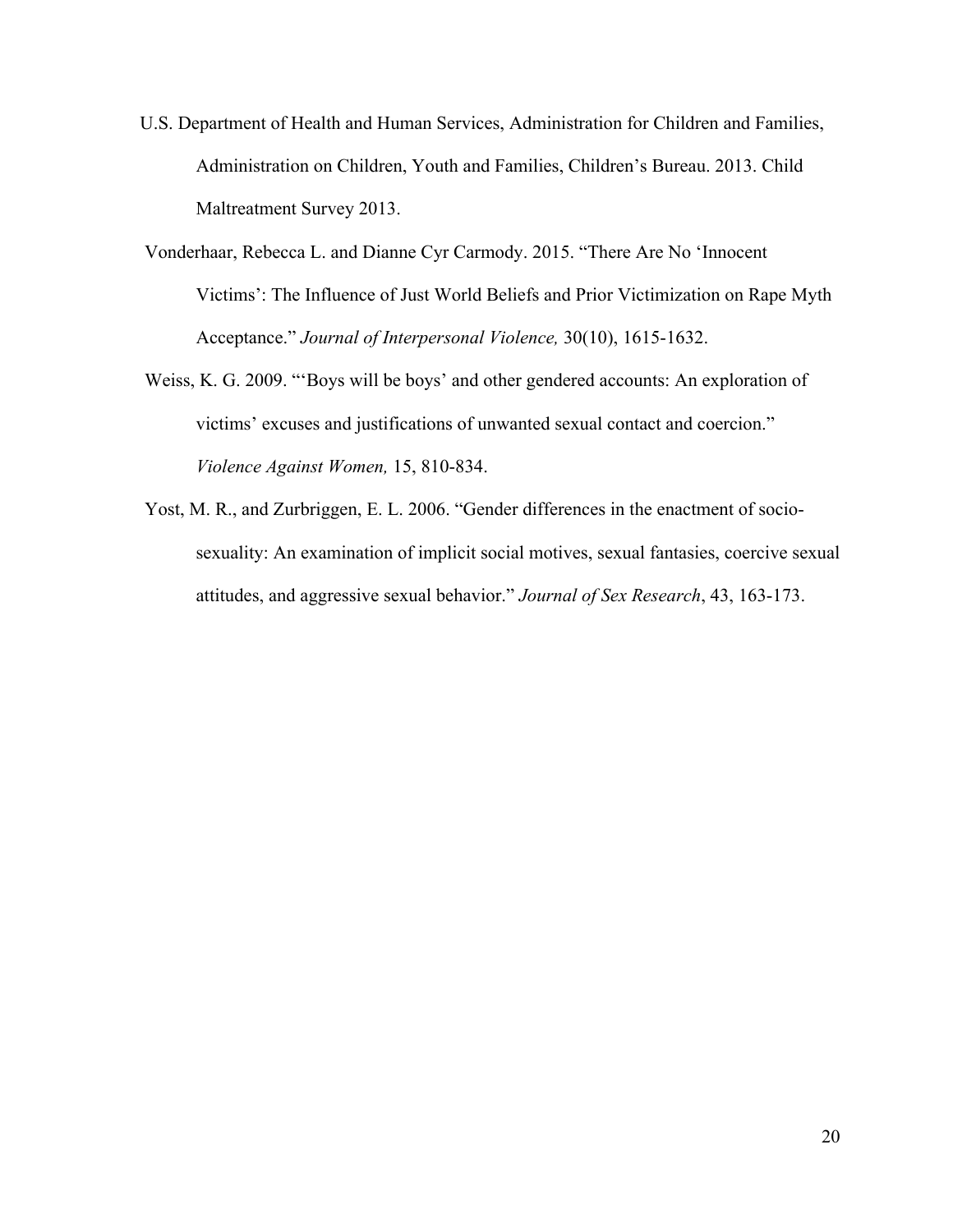# **Appendix A – Survey**

- 1. The legal definition of rape is:
	- a. Any type of vaginal, oral, or anal penetration or intercourse in situations against your will. It also includes situations where you were unable to give consent for any reason, such as age, drugs, alcohol, sleep or mental disability. =1
	- b. Any type of vaginal, oral, or anal penetration or intercourse in situations where victims are physically forced against their will.  $= 2$
	- c. Any type of vaginal intercourse in situations against your will.  $=3$
	- d. Any type of vaginal, oral, or anal penetration or intercourse in situations against your will by someone of the opposite sex.  $= 4$
	- e. Any sex act of any variation in situations against your will.  $=$  5
- 2. Have you ever known anyone who has been a victim of rape?
	- a.  $Yes = 1$
	- b. No  $= 2$
	- c. Not Sure  $= 9$

# **If yes, please answer the following:**

- 3. Did they drink alcohol prior to their assault?
	- a.  $Yes = 1$
	- b. No  $= 2$
	- c. Not Sure  $= 9$
- 4. Did they know the person who assaulted them?
	- a.  $Yes = 1$
	- b. No  $= 2$
	- c. Not Sure  $= 9$
- 5. Do you feel that the victim had some responsibility in their assault?
	- a.  $Yes = 1$
	- b. No  $= 2$
	- c. Not Sure  $= 9$
- 6. Have you ever been a victim of a sex crime?
	- a.  $Yes = 1$
	- b. No  $= 2$
	- c. Not Sure  $= 9$

# **If yes, please answer the following:**

- 7. Did you know the person?
	- a.  $Yes = 1$
	- b. No  $= 2$
	- c. Not Sure  $= 9$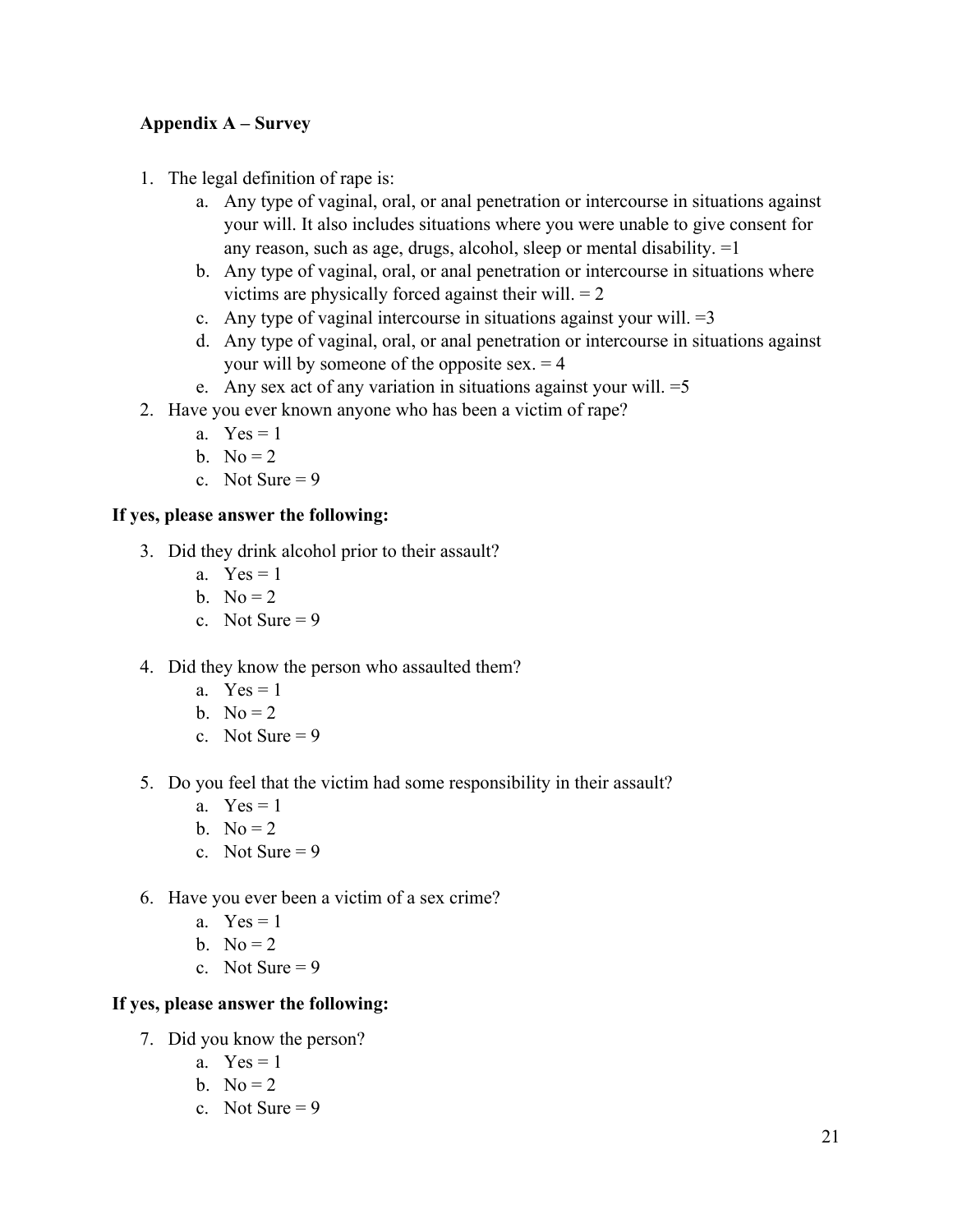- 8. Have you told anyone about your assault?
	- a.  $Yes = 1$
	- $h$   $No = 2$
	- c. Not Sure  $= 9$
- 9. Did any of the people you told hold you accountable, at least partially, for your assault?
	- a.  $Yes = 1$
	- b. No  $= 2$
	- c. Not Sure  $= 9$

# **For the following section, please indicate whether you agree or disagree:**

- 10. It is my responsibility to protect myself from rapists.
	- a. Strongly Agree  $= 5$
	- b. Somewhat  $A\text{gree} = 4$
	- c. Neither Agree nor Disagree  $= 3$
	- d. Somewhat Disagree  $= 2$
	- e. Strongly Disagree  $= 1$
- 11. Rape is an inevitable thing that occurs in society.
	- a. Strongly Agree  $= 5$
	- b. Somewhat Agree  $= 4$
	- c. Neither Agree nor Disagree  $= 3$
	- d. Somewhat Disagree  $= 2$
	- e. Strongly Disagree  $= 1$
- 12. Rape is not preventable due to human nature.
	- a. Strongly Agree  $= 5$
	- b. Somewhat Agree =4
	- c. Neither Agree nor Disagree  $= 3$
	- d. Somewhat Disagree  $= 2$
	- e. Strongly Disagree  $= 1$
- 13. Education about rape is lacking.
	- a. Strongly Agree  $= 5$
	- b. Somewhat Agree  $= 4$
	- c. Neither Agree nor Disagree = 3
	- d. Somewhat Disagree  $= 2$
	- e. Strongly Disagree  $= 1$
- 14. If voluntary alcohol or drug consumption is involved, an incident cannot be classified as rape.
	- a. Strongly Agree  $= 5$
	- b. Somewhat Agree  $= 4$
	- c. Neither Agree nor Disagree  $= 3$
	- d. Somewhat Disagree  $= 2$
	- e. Strongly Disagree  $= 1$
- 15. Someone cannot be raped by their spouse/partner.
	- a. Strongly Agree  $= 5$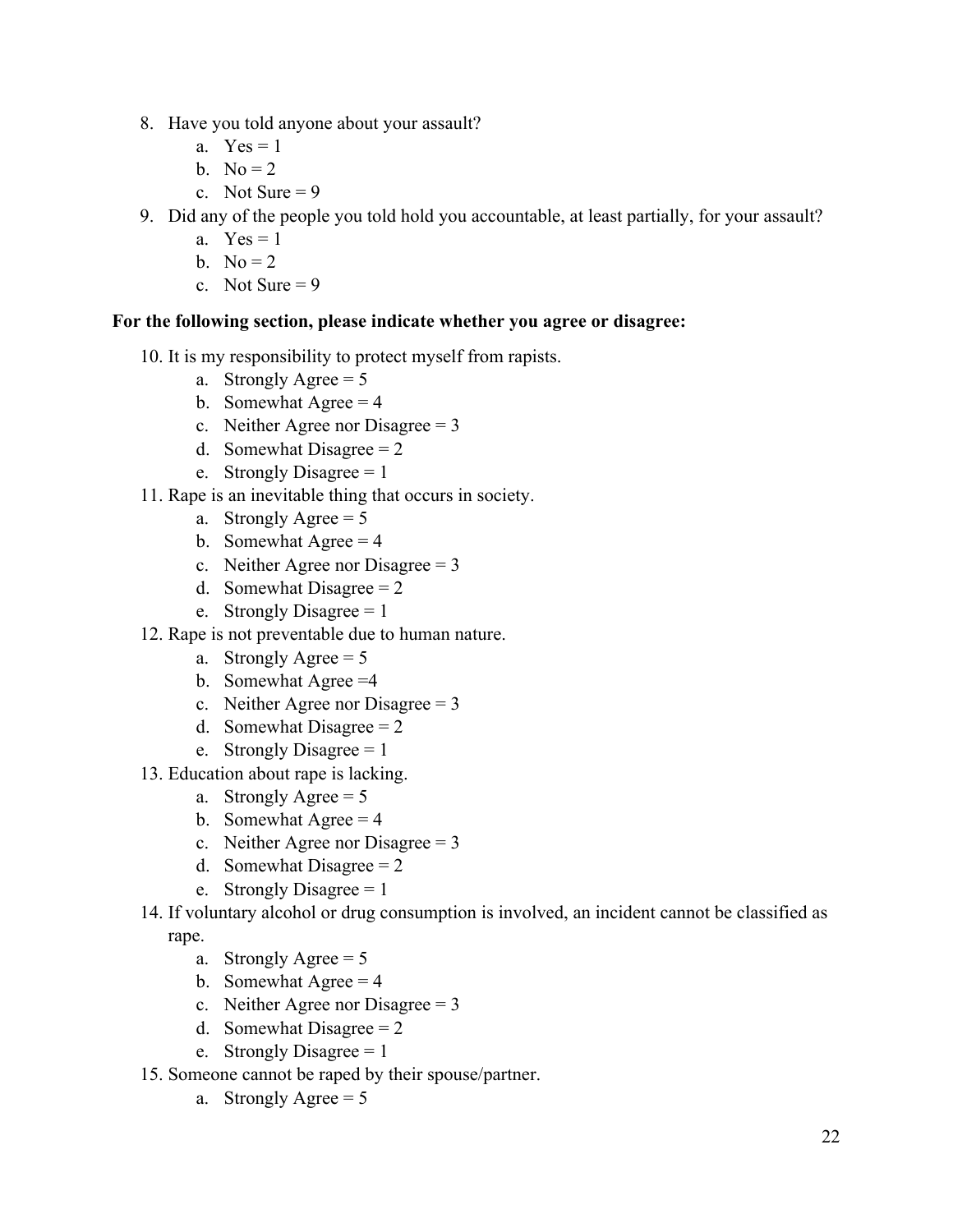- b. Somewhat Agree  $= 4$
- c. Neither Agree nor Disagree  $= 3$
- d. Somewhat Disagree  $= 2$
- e. Strongly Disagree  $= 1$
- 16. If someone convinces another person to have sex who is unsure of what they want, it cannot be classified as rape.
	- a. Strongly Agree  $= 5$
	- b. Somewhat Agree  $= 4$
	- c. Neither Agree nor Disagree  $= 3$
	- d. Somewhat Disagree  $= 2$
	- e. Strongly Disagree  $= 1$
- 17. Self-defense classes for rape victims are sufficient in preventing it from happening.
	- a. Strongly Agree  $= 5$
	- b. Somewhat Agree  $= 4$
	- c. Neither Agree nor Disagree  $= 3$
	- d. Somewhat Disagree  $= 2$
	- e. Strongly Disagree  $= 1$
- 18. Rape is discussed more with female children than with male children.
	- a. Strongly Agree  $= 5$
	- b. Somewhat Agree  $= 4$
	- c. Neither Agree nor Disagree  $= 3$
	- d. Somewhat Disagree  $= 2$
	- e. Strongly Disagree = 1
- 19. Rape is not discussed enough by parents in the household.
	- a. Strongly Agree  $= 5$
	- b. Somewhat Agree  $= 4$
	- c. Neither Agree nor Disagree  $= 3$
	- d. Somewhat Disagree  $= 2$
	- e. Strongly Disagree  $= 1$
- 20. Universities do a good job of protecting students from rape.
	- a. Strongly Agree  $= 5$
	- b. Somewhat Agree  $= 4$
	- c. Neither Agree nor Disagree  $= 3$
	- d. Somewhat Disagree  $= 2$
	- e. Strongly Disagree  $= 1$
- 21. Sometimes women lie about being raped.
	- a. Strongly Agree  $= 5$
	- b. Somewhat Agree  $= 4$
	- c. Neither Agree nor Disagree  $= 3$
	- d. Somewhat Disagree  $= 2$
	- e. Strongly Disagree  $= 1$
- 22. Women who dress promiscuously expect attention from men.
	- a. Strongly Agree  $= 5$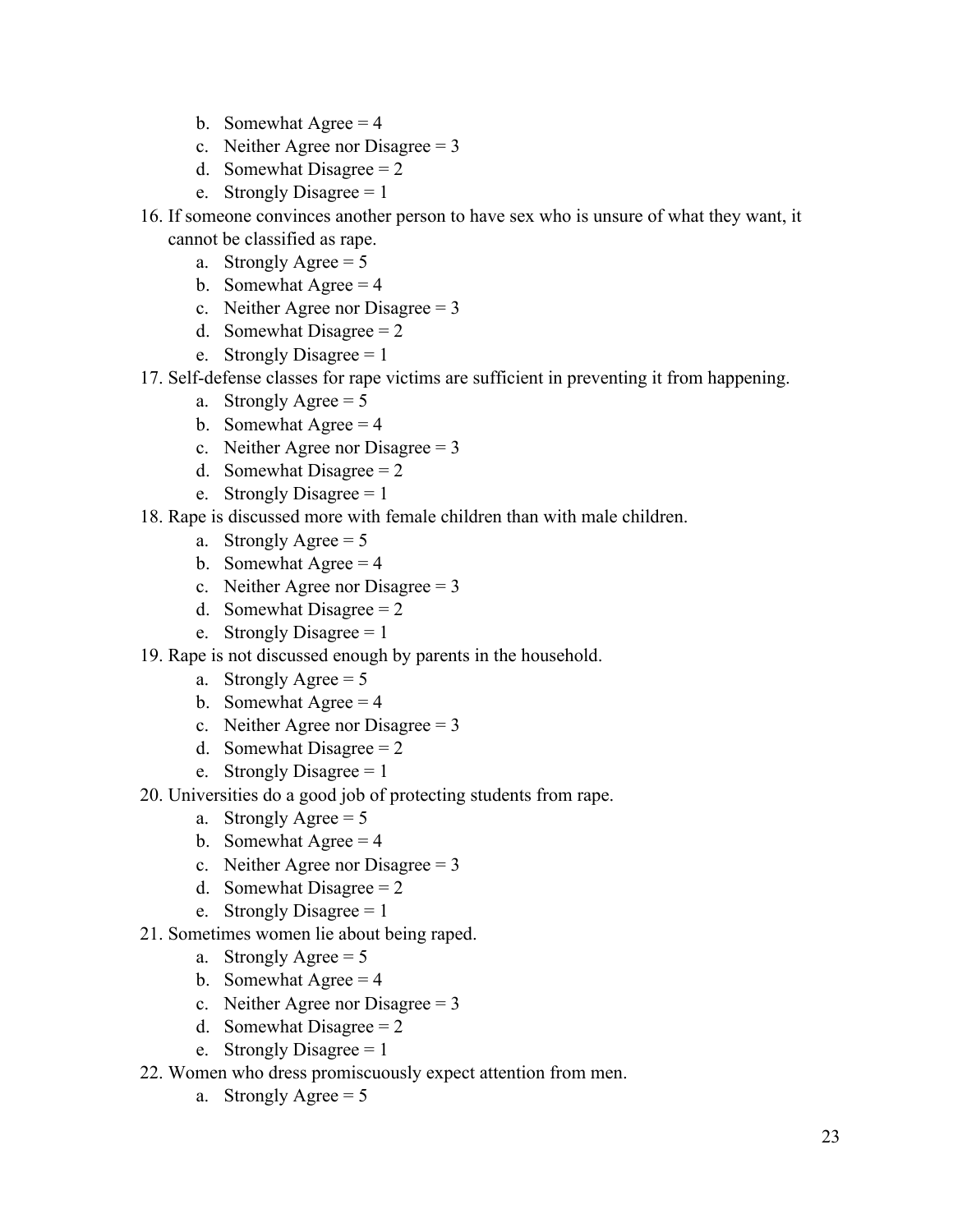- b. Somewhat Agree  $= 4$
- c. Neither Agree nor Disagree  $= 3$
- d. Somewhat Disagree  $= 2$
- e. Strongly Disagree  $= 1$
- 23. Women should be aware that there are some men who cannot control their urges.
	- a. Strongly Agree  $= 5$
	- b. Somewhat Agree  $= 4$
	- c. Neither Agree nor Disagree  $= 3$
	- d. Somewhat Disagree  $= 2$
	- e. Strongly Disagree  $= 1$
- 24. If a woman goes home alone with a man after a night out, sex is to be expected.
	- a. Strongly Agree  $= 5$
	- b. Somewhat Agree  $= 4$
	- c. Neither Agree nor Disagree = 3
	- d. Somewhat Disagree  $= 2$
	- e. Strongly Disagree  $= 1$
- 25. Questions about the victim's lifestyle are appropriate to ask in court.
	- a. Strongly Agree  $= 5$
	- b. Somewhat Agree  $= 4$
	- c. Neither Agree nor Disagree  $= 3$
	- d. Somewhat Disagree  $= 2$
	- e. Strongly Disagree  $= 1$
- 26. Women who experience a sex crime sometimes don't know that what they experienced was rape.
	- a. Strongly Agree  $= 5$
	- b. Somewhat Agree  $= 4$
	- c. Neither Agree nor Disagree = 3
	- d. Somewhat Disagree  $= 2$
	- e. Strongly Disagree  $= 1$
- 27. Women who are victims of rape sometimes blame themselves.
	- a. Strongly Agree  $= 5$
	- b. Somewhat Agree  $= 4$
	- c. Neither Agree nor Disagree  $= 3$
	- d. Somewhat Disagree  $= 2$
	- e. Strongly Disagree  $= 1$
- 28. Prostitutes cannot be raped while working.
	- a. Strongly Agree  $= 5$
	- b. Somewhat Agree  $= 4$
	- c. Neither Agree nor Disagree  $= 3$
	- d. Somewhat Disagree  $= 2$
	- e. Strongly Disagree  $= 1$
- 29. An incident can only be classified as rape if the victim said "No."
	- a. Strongly Agree  $= 5$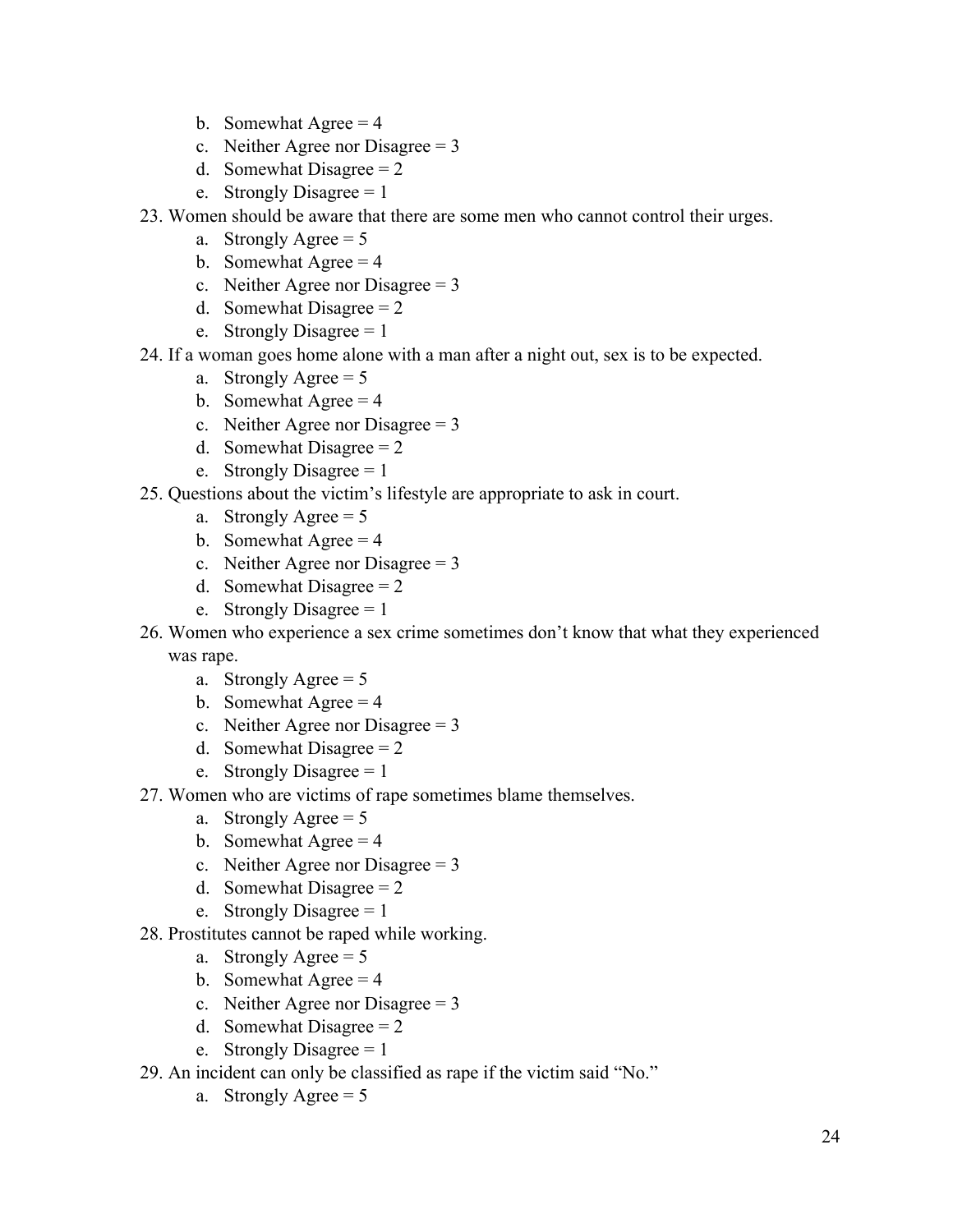- b. Somewhat Agree  $= 4$
- c. Neither Agree nor Disagree  $= 3$
- d. Somewhat Disagree  $= 2$
- e. Strongly Disagree  $= 1$
- 30. Media sources do a good job of covering rape cases.
	- a. Strongly Agree  $= 5$
	- b. Somewhat Agree  $= 4$
	- c. Neither Agree nor Disagree  $= 3$
	- d. Somewhat Disagree  $= 2$
	- e. Strongly Disagree  $= 1$
- 31. I get most of my information about rape from media.
	- a. Strongly Agree  $= 5$
	- b. Somewhat Agree  $= 4$
	- c. Neither Agree nor Disagree  $= 3$
	- d. Somewhat Disagree  $= 2$
	- e. Strongly Disagree  $= 1$

**The following are demographic questions and will not be shared with anyone besides the research team. We will not use this information to identify you, the participant, in any way.** 

- 32. What is your age?
	- a.  $17-24=1$
	- b.  $25-29=2$
	- c.  $30-35=3$
	- d.  $36-40=4$
	- e.  $41-50=5$
	- f.  $51-60=6$
	- g. 61 or older =  $7$
- 33. What is your gender?
	- a. Male 1
	- b. Female 2
	- c. Non-binary 3
	- d. Agender 4
	- e. Transgender 5
	- f. Other =  $9$
- 34. What is your sexual orientation?
	- a. Heterosexual  $= 1$
	- b. Homosexual  $= 2$
	- c. Bisexual =  $3$
	- d. Other =  $9$
- 35. What is your race?
	- a. White  $= 1$
	- b. Black =  $2$
	- c. Hispanic/Latino = 3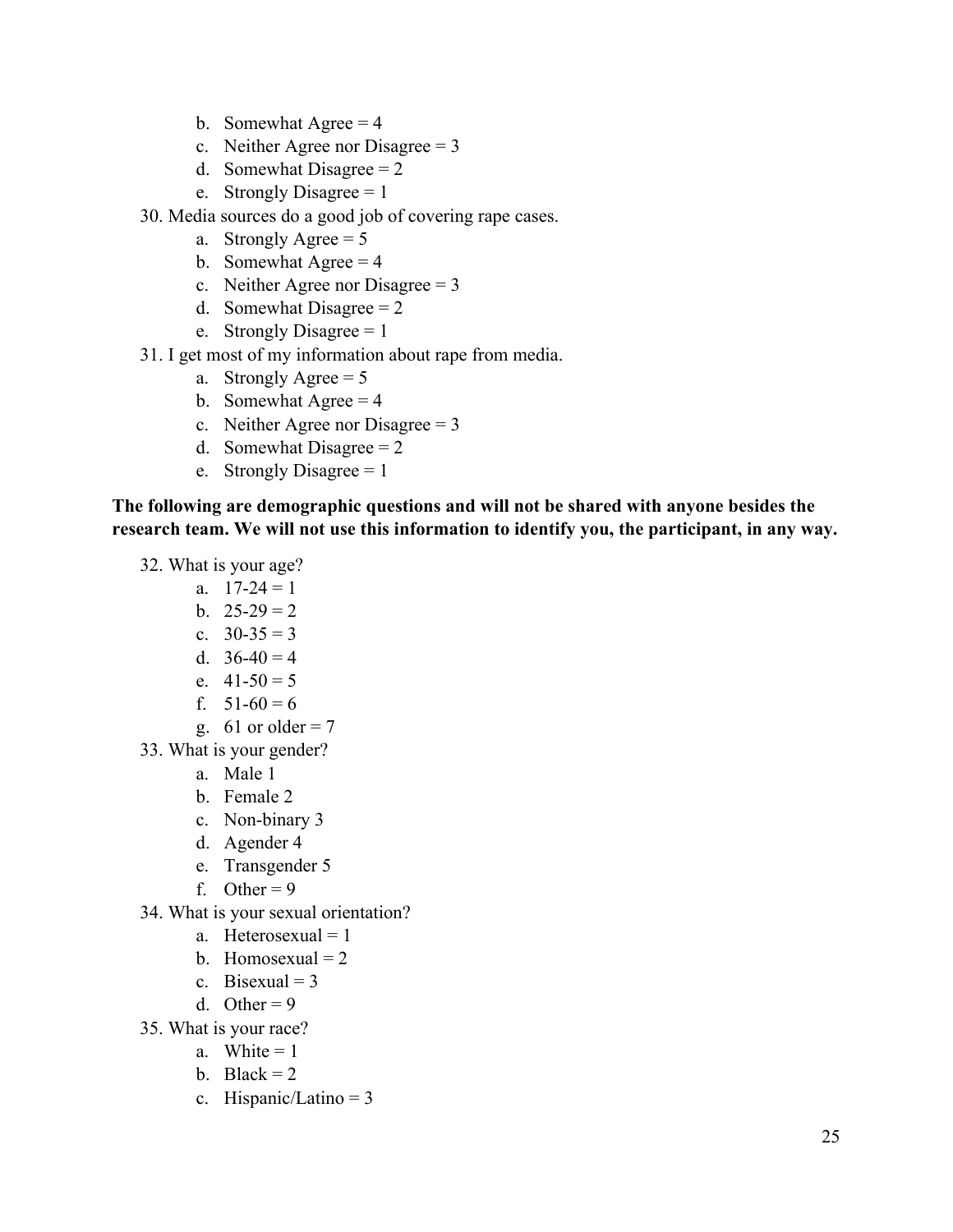- d. Asian  $= 4$
- e. Multiracial  $= 9$

36. In politics TODAY, do you consider yourself a Republican, Democrat or Independent?

- a. Republican  $= 1$
- b. Democrat  $= 2$
- c. Independent  $= 3$
- d. No Preference  $= 4$
- e. Other =  $9$
- f. Don't know  $= 0$

# **IF PARTY=c,d,e,f ASK:**

PARTYLN

- 37. As of today do you lean more to the Republican Party or more to the Democratic Party?
	- a. Republican  $= 1$
	- b. Democrat  $= 2$
	- c. Other/Don't know/Refused (VOL.) = 9
- 38. In general, would you describe your political views as:
	- a. Very Conservative  $= 5$
	- b. Conservative  $= 4$
	- c. Moderate  $= 3$
	- d. Liberal  $= 2$
	- e. Very Liberal = 1
	- f. Don't Know  $= 9$
- 39. What level of education have you completed?
	- a. High school or  $less = 1$
	- b. Some college but did not finish  $= 2$
	- c. Associates Degree  $= 3$
	- d. Bachelor's Degree  $= 4$
	- e. Master's Degree = 5
	- f. Professional Vocational Degree (i.e. Law) =  $6$
	- g. Doctorate  $= 7$
	- h. Currently enrolled in undergraduate studies  $= 8$
	- i. Currently enrolled in graduate studies  $= 9$